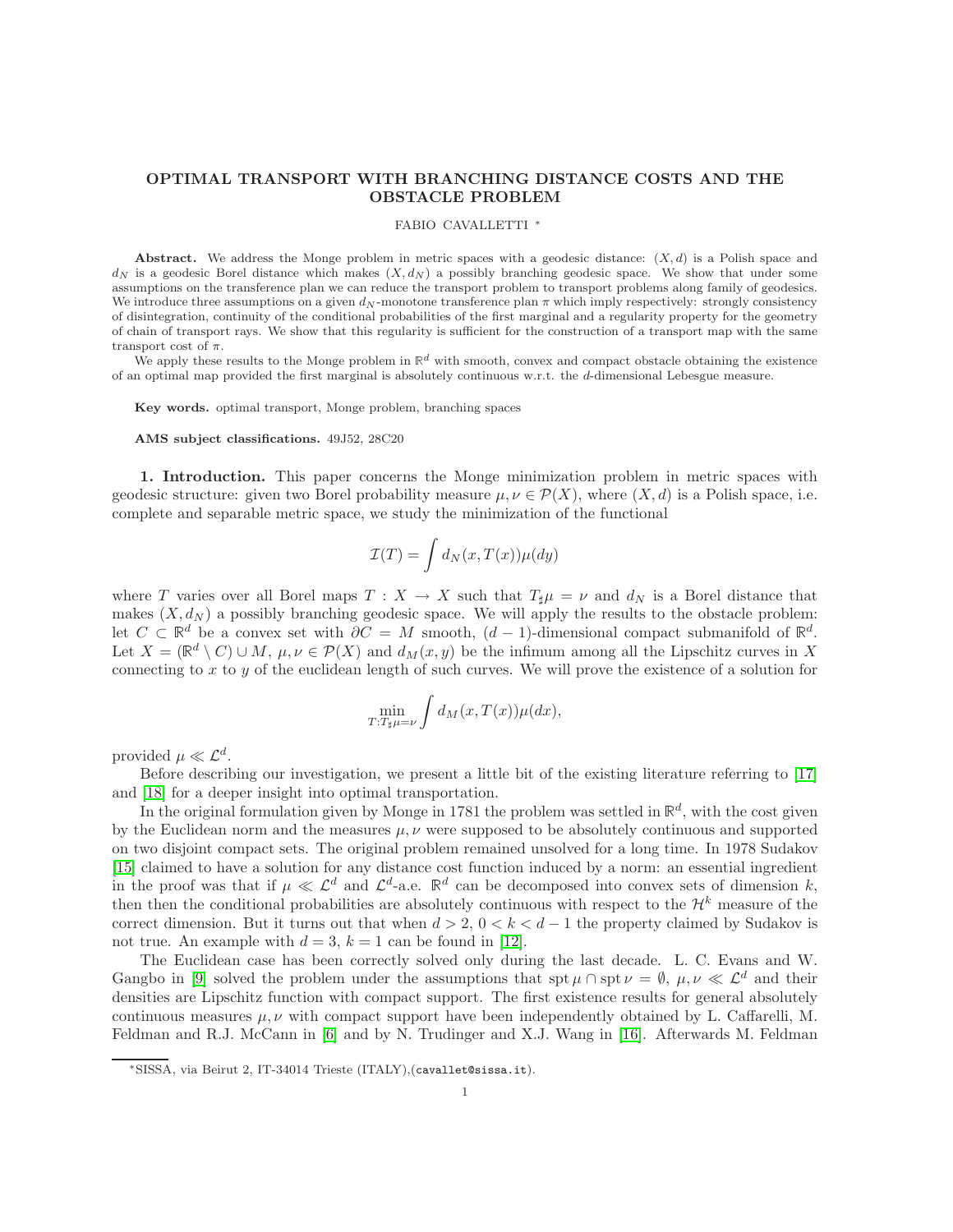and R.J. McCann [\[10\]](#page-26-5) extended the results to manifolds with geodesic cost. The case of a general norm as cost function on  $\mathbb{R}^d$ , including also the case with non strictly convex unitary ball, has been solved first in the particular case of crystalline norm by L. Ambrosio, B. Kirchheim and A. Pratelli in [\[2\]](#page-25-2), and then in fully generality by T. Champion and L. De Pascale in [\[8\]](#page-25-3). The case with  $(X, d_N)$  non-branching geodesic space has been studied by S. Bianchini and the author in [\[4\]](#page-25-4).

Concerning optimal transportation around a convex obstacle, it is worth noting that the case with transport cost  $d_M^2$  is studied in [\[7\]](#page-25-5).

1.1. Overview of the paper. Let  $(X, d_N)$  be a geodesic space, not necessarily Polish. To assure that standard measure theory can be used, there exists a second distance d on X which makes  $(X, d)$ Polish and  $d_N$  Borel on  $X \times X$  with respect to the metric  $d \times d$ . We will prove that given a  $d_N$ -cyclically monotone transference plan  $\pi \in \Pi(\mu, \nu)$ , under appropriate assumptions on the first marginal and on the plan  $\pi$ , there exists an admissible map  $T : X \to X$  with the same transference cost of  $\pi$ . Since we do not require  $d_N$  to be l.s.c., the existence of an optimal transference plan is not guaranteed and our strategy doesn't rely on a possible optimality of  $\pi$ . Moreover it is worth notice that due to the lack of regularity of  $d_N$  we will not use the existence of optimal potentials  $(\phi, \psi)$ .

Our strategy to cope with the Monge problem with branching distance cost is the following:

- 1. reduce the problem, via Disintegration Theorem, to transportation problems in sets where, under a regularity assumption on the first marginal and on  $\pi$ , we know how to produce an optimal map;
- 2. show that the disintegration of the first marginal  $\mu$  on each of this sets verifies this regularity assumption;
- 3. find a transport map on each of these sets and piece them together.

In the easier case of  $d_N$  non-branching, given a  $d_N$ -cyclically monotone transference plan it is always possible to reduce the problem on single geodesics. The reduced problem becomes essentially one dimensional and there the precise regularity assumption is that the first marginal has no atoms (is continuous).

If  $d_N$  is a branching geodesic distance this reduction can't be done anymore and there is not another reference set where the existence of Monge minimizer is known. The reduction set will be a concatenation of more geodesics and to produce an optimal map we will need a regularity assumption also on the shape of this set.

As in the non-branching case, the reduction sets come from the class of geodesics used by a  $d_N$ monotone plan  $\pi$ . This class can be obtained from a  $d_N$ -cyclical monotone set Γ on which π is concentrated: one can construct the set of transport rays  $R$ , the transport set  $\mathcal{T}_e$ , i.e. the set of geodesics used by  $\pi$ , and from them construct

- $\bullet$  the set  $\mathcal T$  made of inner points of geodesics,
- the set  $a \cup b := \mathcal{T}_e \setminus \mathcal{T}$  of initial points a and end points b.

Since branching of geodesics is admitted,  $R$  is not a partition on  $T$ . To obtain an equivalence relation we have to consider the set H of chain of transport rays: it is the set of couples  $(x, y)$  such that we can go from  $x$  to  $y$  with a finite number of transport rays such that their common points are not final or initial points.

Hence H will provide the partition of the transport set T and each equivalence class,  $H(y)$  for y in the quotient space, will be a reduction set.

Even if a partition is given, the reduction to transport problems on the equivalence classes is not straightforward: a necessary and sufficient condition is that the disintegration of the measure  $\mu$  w.r.t. the partition H is strongly consistent. This is equivalent to the fact that there exists a  $\mu$ -measurable quotient map  $f : \mathcal{T} \to \mathcal{T}$  of the equivalence relation induced by the partition.

Since this partition is closely related to the geodesics of  $d_N$ , the strong consistency will follow from a topological property of the geodesic as set in  $(X, d)$  and from a metric property of  $d<sub>N</sub>$  as a function:

- <span id="page-1-1"></span><span id="page-1-0"></span>(1.a) each chain of transport rays  $H(y)$  restricted to a  $d<sub>N</sub>$  closed ball is d-closed;
- (1.b)  $d_N(x, \cdot)$  restricted to  $H(x)$  is bounded on d-bounded sets.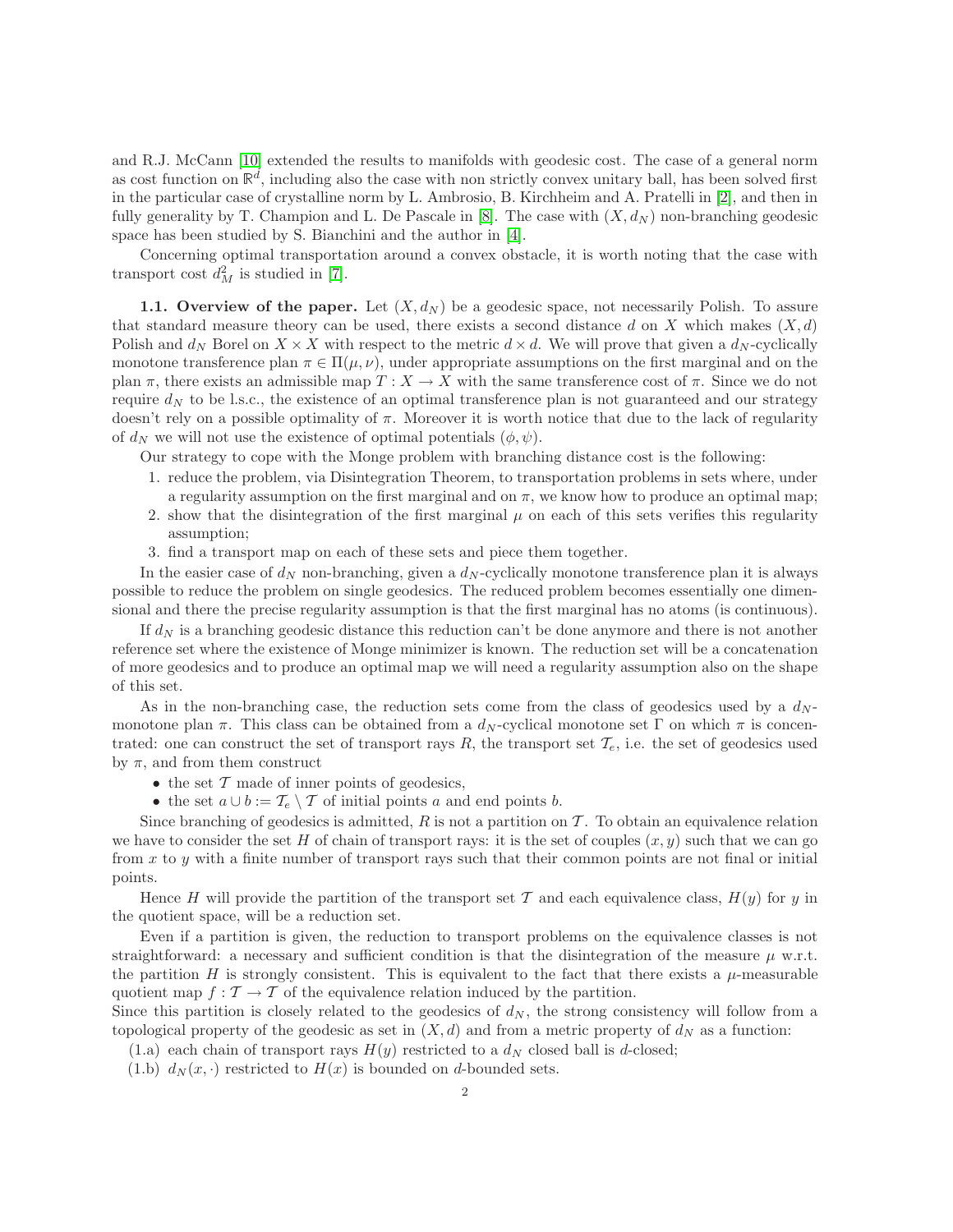Observe that these conditions on H and  $d_N$  are the direct generalization of the ones on geodesics used in [\[4\]](#page-25-4) (continuity and local compactness) and they depend on the particular choice of the transference plan. This assumptions permit to disintegrate  $\mu$  restricted to  $\mathcal T$ . Hence one can write

$$
\mu_{\perp}T = \int \mu_y m(dy), \quad m := f_{\sharp}\mu, \quad \mu_y(f^{-1}(y)) = 1,
$$

i.e. the conditional probabilities  $\mu_y$  are concentrated on the counterimages  $f^{-1}(y)$  (which is an equivalence class). The reduced problems are obtained by disintegrating  $\pi$  w.r.t. the partition  $H \times (X \times X)$ ,

$$
\pi \iota_{\mathcal{T} \times \mathcal{T}} = \int \pi_y m(dy), \quad \nu = \int \nu_y m(dy) \quad \nu_y := (P_2)_{\sharp} \pi_y,
$$

and considering the problems on the sets  $H(y)$  with marginals  $\mu_y$ ,  $\nu_y$  and cost  $d_N$ .

To next step is study the continuity of the conditional probabilities  $\mu_y$  and whether  $\mu \llcorner \tau_e = \mu \llcorner \tau$  holds true. To pursue this aim we consider a natural operation on sets: the translation along geodesics. If A is a subset of T, we denote by  $A_t$  the set translated by t in the direction determined by  $\pi$ . A rigorous definition of the translation of sets along geodesic will be given during the paper. It turns out that  $\mu(a \cup b) = 0$  and the continuity of  $\mu<sub>y</sub>$  both depend on how the function  $t \mapsto \mu(A_t)$  behaves. Indeed assuming that:

<span id="page-2-0"></span>(2) for all A Borel there exists a sequence  $\{t_n\} \subset \mathbb{R}$  and  $C > 0$  such that  $\mu(A_{t_n}) \ge C\mu(A)$  as  $t_n \to 0$ , we have the following.

<span id="page-2-3"></span>THEOREM 1.1 (Proposition [5.2](#page-15-0) and Proposition [5.3](#page-16-0)). If Assumption [\(2\)](#page-2-0) holds, then  $\mu(a \cup b) = 0$ and the conditional probabilities  $\mu_y$  are continuous.

At this level of generality we don't know how to obtain a  $d_N$ -monotone admissible map for the restricted problem even if the marginal  $\mu_y$  satisfies some regularity assumptions. Therefore we need to assume that  $H(y)$  has a particular structure:

<span id="page-2-1"></span>(3) for m-a.e. y, the chain of transport rays  $H(y)$  is contained, up to set of  $\mu_y$ -measure zero, in an uncountable "increasing" family of measurable sets.

A rigorous formulation of Assumption  $(3)$  and of "increasing" will be given during the paper. If  $H(y)$ satisfies Assumption [\(3\),](#page-2-1) then we can perform a disintegration of  $\mu_y$  with respect to the partition induced by the uncountable "increasing" family of sets. Then if the quotient measure and the marginal measures of  $\mu_y$  are continuous, we prove the existence of an optimal map between  $\mu_y$  and  $\nu_y$ .

<span id="page-2-2"></span>THEOREM 1.2 (Proposition [6.2](#page-18-0) and Theorem [6.1](#page-16-1)). Let  $\pi \in \Pi(\mu, \nu)$  be a  $d_N$ -monotone plan concen*trated on a set* Γ*. Assume that Assumptions [\(1.a\),](#page-1-0) [\(1.b\),](#page-1-1) [\(2\),](#page-2-0) [\(3\)](#page-2-1) holds and that the quotient measure* and the marginal measures of  $\mu_y$  are continuous for m-a.e. y. Then there exists an admissible map with *the same transference cost of* π*.*

It follows immediately that if we also assume that  $\pi$  is optimal in the hypothesis of Theorem [1.2,](#page-2-2) then the Monge minimization problem admits a solution.

Before presenting an application of Theorem [1.2,](#page-2-2) we summarize the theoretical results. Let  $\pi \in$ Π( $\mu, \nu$ ) be a d<sub>N</sub>-cyclically monotone transference plan concentrated on a set Γ. We consider the corresponding family of chain of transport rays and, if assumptions [\(1.a\)](#page-1-0) and [\(1.b\)](#page-1-1) are satisfied, we can perform, neglecting the set of initial points, a disintegration of  $\mu, \nu$  and  $\pi$  with respect to the partition induced by the chain of transport rays. Then if assumption [\(2\)](#page-2-0) is satisfied it follows that the set of initial points is  $\mu$ -negligible and the conditional probabilities  $\mu_y$  are continuous. Since the geometry of  $H(y)$ can be wild, we need another assumption to build a  $d_N$ -monotone transference map between  $\mu_y$  and  $\nu_y$ . If  $H(y)$  satisfies assumption [\(3\)](#page-2-1) we can perform another disintegration and, under additional regularity of the conditional probabilities of  $\mu_y$  and of the quotient measure of  $\mu_y$ , we prove the existence of a  $d_N$ -monotone transference map between  $\mu_y$  and  $\nu_y$ . Applying the same reasoning for m-a.e. y we prove the existence of a transport map T between  $\mu$  and  $\nu$  that has the same transference cost of the given  $d_N$ -cyclically monotone plan  $\pi$ .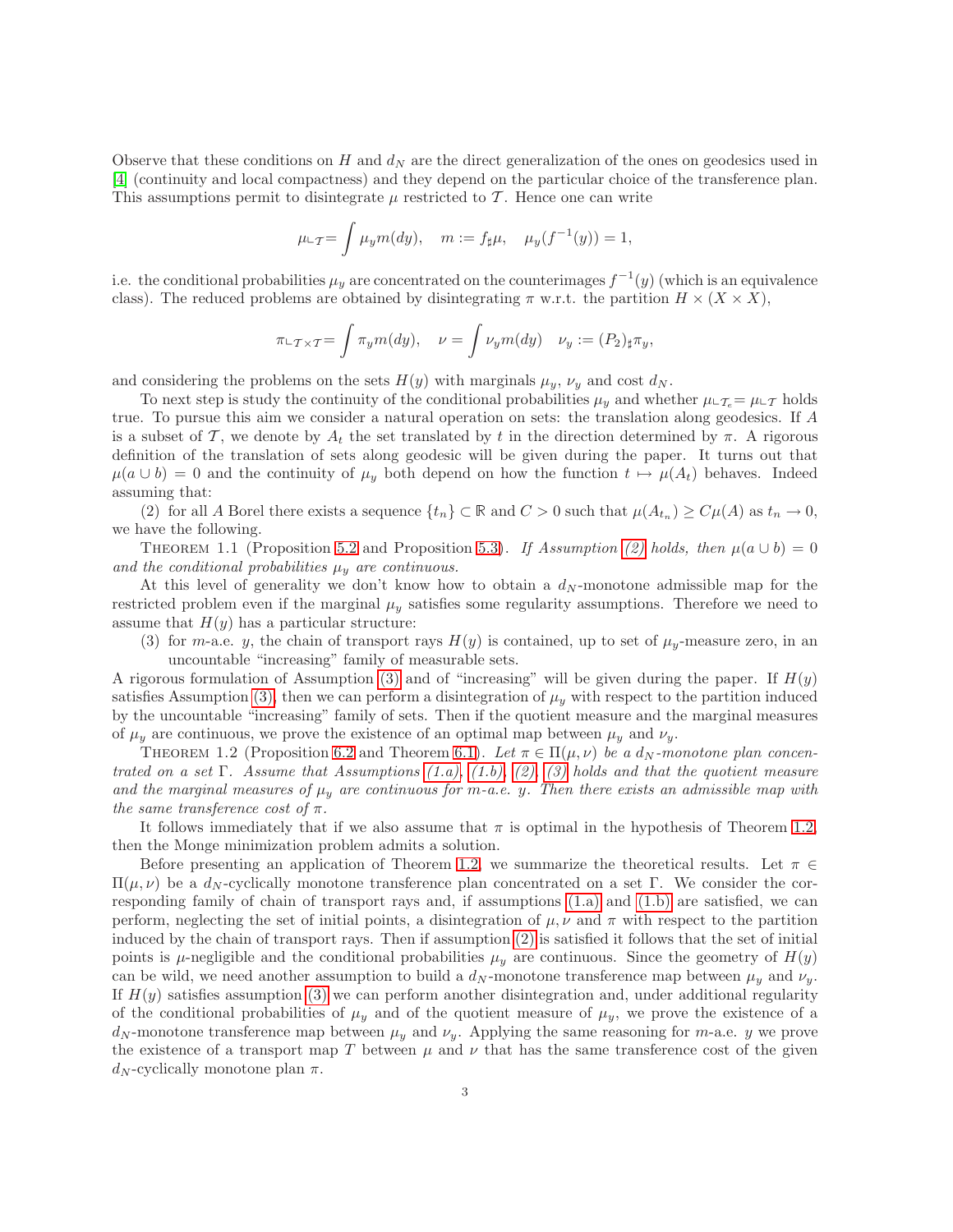In the last part of the paper we show an application of Theorem [1.2.](#page-2-2) Consider a hyper-surface  $M \subset \mathbb{R}^d$  that is the boundary of a convex and compact set C. Let X be the closure, in the euclidean topology, of  $\mathbb{R}^d \setminus C$  and take as cost function  $d_M$ : the minimum of the euclidean length among all Lipschitz curves in X that do not cross  $M$ . We will study the Monge minimization problem with  $C$  as convex obstacle. We will prove that if  $\mu$  is absolutely continuous w.r.t.  $\mathcal{L}^d$ , the Monge minimization problem with cost  $d_M$  admits a solution.

It is worth noting that the hypothesis of Theorem [1.2,](#page-2-2) namely Assumptions [\(1.a\),](#page-1-0) [\(1.b\),](#page-1-1) [\(2\),](#page-2-0) [\(3\),](#page-2-1) are all about the behavior of a given  $d_N$ -cyclically monotone transference plan. For the obstacle problem we will prove that any  $d_N$ -cyclically monotone transference plan satisfies this hypothesis. Therefore this concrete example provide also a confirmation of the validity of the proposed strategy and, in particular, of the non artificiality of the assumptions.

### 1.2. Structure of the paper. The paper is organized as follows.

In Section [2,](#page-4-0) we recall the mathematical tools we use in this paper. In Section [2.1](#page-4-1) the fundamental results of projective set theory are listed. In Section [2.2](#page-4-2) we recall the Disintegration Theorem. Next, the basic results of selection principles are listed in Section [2.3,](#page-5-0) and in Section [2.4](#page-6-0) we define the geodesic structure  $(X, d, d_N)$  which is studied in this paper. Finally, Section [2.5](#page-7-0) recalls some fundamental results in optimal transportation.

Section [3](#page-9-0) shows how using only the  $d_N$ -cyclical monotonicity of a set Γ we can obtain a partial order relation  $G \subset X \times X$  as follows (Lemma [3.3](#page-10-0) and Proposition [3.9\)](#page-12-0):  $xGy$  iff there exists  $(w, z) \in \Gamma$ and a geodesic  $\gamma$ , passing trough w and z and with direction  $w \to z$ , such that x, y belongs to  $\gamma$  and  $\gamma^{-1}(x) \leq \gamma^{-1}(y)$ . This set G is analytic, and allows to define

- the transport rays set  $R$  [\(3.3\)](#page-10-1),
- the transport sets  $\mathcal{T}_e$ ,  $\mathcal{T}$  (with and without and points) [\(3.4\)](#page-10-2),
- the set of initial points  $a$  and final points  $b(3.7)$  $b(3.7)$ .

Even if this part of Section [3](#page-9-0) contains the same results of the first part of Section 3 of [\[4\]](#page-25-4), for being as self contained as possible, we state this results and show their proofs again. The main difference with the non-branching case is that here R is not an equivalence relation. Therefore the approach proposed in [\[4\]](#page-25-4) doesn't work anymore and indeed the only common part with [\[4\]](#page-25-4) is the first part of Section [3.](#page-9-0)

To obtain an equivalence relation  $H \subset X \times X$  we have to consider the set of couples  $(x, y)$  for  $x, y \in T$ such that there is a continuous path from  $x$  to  $y$ , union of a finite number of transport rays never passing through  $a \cup b$ , Definition [3.8.](#page-11-1) In Proposition [3.9](#page-12-0) we prove that H is an equivalence relation.

Section [4](#page-12-1) proves that the compatibility conditions [\(1.a\)](#page-1-0) and [\(1.b\)](#page-1-1) between  $d_N$  and d imply that the disintegration induced by H on T is strongly consistent (Proposition [4.3\)](#page-13-0). Using this fact we can reduce the analysis on  $H(y)$  for y in the quotient set.

In Section [5](#page-14-0) we prove Theorem [1.1.](#page-2-3) We first introduce the operation  $A \mapsto A_t$ , the translation along geodesics [\(5.1\)](#page-14-1), and show that  $t \mapsto \mu(A_t)$  is a A-measurable function if A is analytic (Lemma [5.1\)](#page-14-2). Next, we show that under the assumption

$$
\mu(A) > 0 \quad \Longrightarrow \quad \mu(A_{t_n}) \ge C\mu(A)
$$

for an infinitesimal sequence  $t_n$  and  $C > 0$ , the set of initial points a is  $\mu$ -negligible (Proposition [5.2\)](#page-15-0) and the conditional probabilities  $\mu_y$  are continuous.

In Section [6](#page-16-2) we prove Theorem [1.2.](#page-2-2) First in Theorem [6.1](#page-16-1) we prove that gluing all the  $d_N$ -cyclically monotone maps defined on  $H(y)$  we obtain a measurable transference map T from  $\mu$  to  $\nu$  d<sub>N</sub>-cyclically monotone. Then the assumption on the structure of  $\Gamma$  is stated (Assumption [3\)](#page-17-0) and in Proposition [6.2](#page-18-0) we show that on the equivalence class  $H(y)$  satisfying Assumption [3](#page-17-0) there exists an optimal transference map  $T_y$  from  $\mu_y$  to  $\nu_y$ , provided the quotient measure and the marginal probabilities of  $\mu_y$  induced by the partition given by Assumption [3](#page-17-0) are continuous.

Section [7](#page-19-0) gives an application of Theorem [1.2:](#page-2-2) M is a connected smooth hyper-surface of  $\mathbb{R}^d$  that is the boundary of a convex and compact set C. Let  $X = cl(\mathbb{R}^d \setminus C)$ . The distance  $d_M$  is the minimum of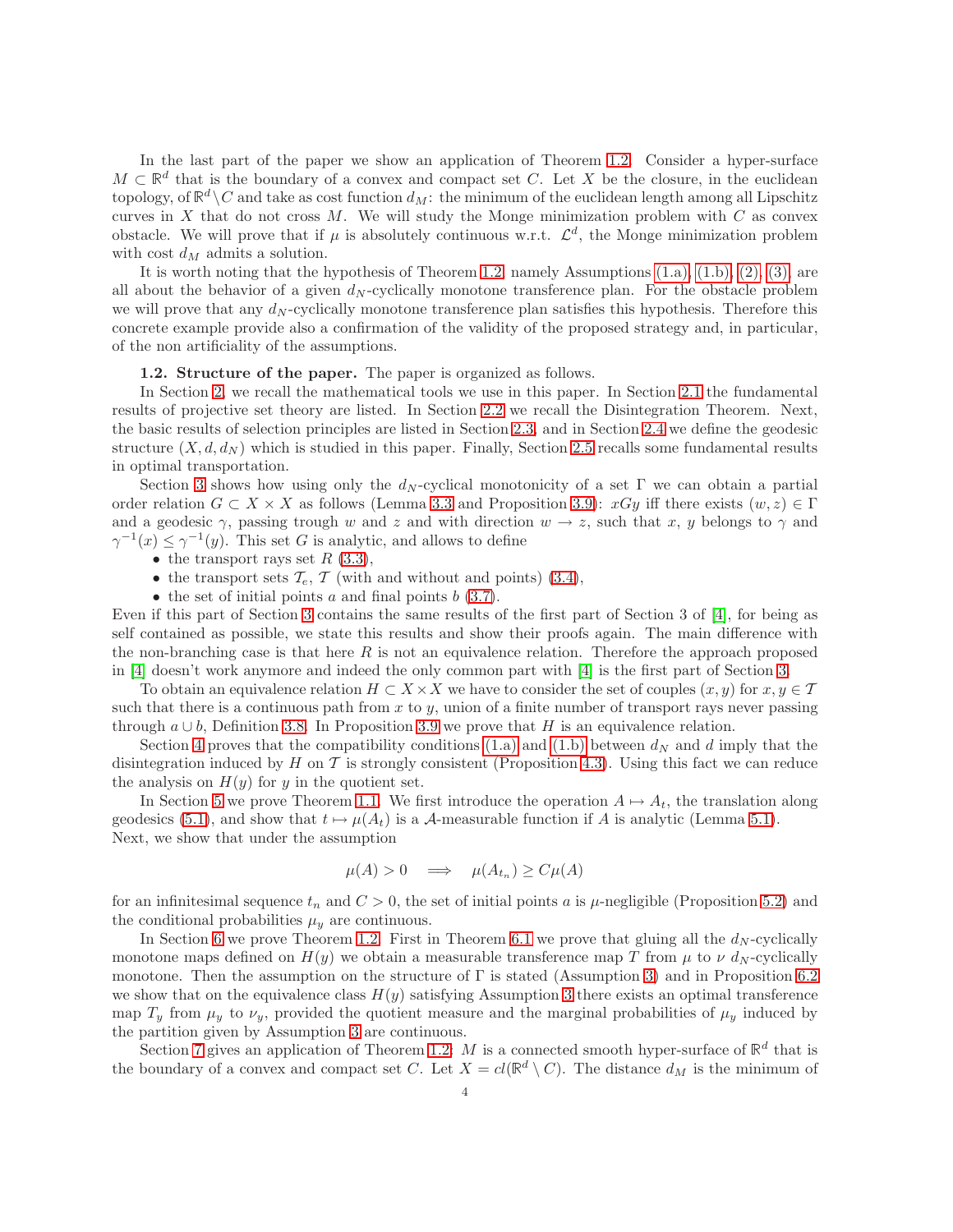the euclidean length among all the Lipschitz curves in  $X(7.1)$  $X(7.1)$ . Hence C is to be intended as an obstacle for euclidean geodesics. The geodesic space  $(X, d_M)$  fits into the setting of Theorem [1.2](#page-2-2) (Lemma [7.1](#page-20-0) and Remark [2\)](#page-21-0). If  $\mu \ll \mathcal{L}^d$  then the  $\mu$ -measure of the set of initial points is zero and the marginal  $\mu_y$  are continuous (Lemma [7.3\)](#page-21-1). Finally we show in Proposition [7.4](#page-22-0) and Proposition [7.6](#page-24-0) that any  $d_M$ -cyclically monotone set and  $\mu$  satisfy the hypothesis of Proposition [6.2.](#page-18-0) It follows the existence of a solution for the Monge minimization problem.

<span id="page-4-0"></span>2. Preliminaries. In this section we recall some general facts about projective classes, the Disintegration Theorem for measure, measurable selection principles, geodesic spaces and optimal transportation problems.

<span id="page-4-1"></span>**2.1.** Borel, projective and universally measurable sets. The *projective class*  $\Sigma_1^1(X)$  is the family of subsets A of the Polish space X for which there exists Y Polish and  $B \in \mathcal{B}(X \times Y)$  such that  $A = P_1(B)$ . The *coprojective class*  $\Pi_1^1(X)$  is the complement in X of the class  $\Sigma_1^1(X)$ . The class  $\Sigma_1^1$  is called *the class of analytic sets*, and  $\Pi_1^1$  are the *coanalytic sets*.

The *projective class*  $\Sigma_{n+1}^1(X)$  is the family of subsets A of the Polish space X for which there exists Y Polish and  $B \in \Pi_n^1(X \times Y)$  such that  $A = P_1(B)$ . The *coprojective class*  $\Pi_{n+1}^1(X)$  is the complement in X of the class  $\Sigma_{n+1}^1$ .

If  $\Sigma_n^1$ ,  $\Pi_n^1$  are the projective, coprojective pointclasses, then the following holds (Chapter 4 of [\[13\]](#page-26-6)):

1.  $\Sigma_n^1$ ,  $\Pi_n^1$  are closed under countable unions, intersections (in particular they are monotone classes);

2.  $\Sigma_n^1$  is closed w.r.t. projections,  $\Pi_n^1$  is closed w.r.t. coprojections;

3. if  $A \in \Sigma_n^1$ , then  $X \setminus A \in \Pi_n^1$ ;

4. the *ambiguous class*  $\Delta_n^1 = \Sigma_n^1 \cap \Pi_n^1$  is a  $\sigma$ -algebra and  $\Sigma_n^1 \cup \Pi_n^1 \subset \Delta_{n+1}^1$ .

We will denote by A the  $\sigma$ -algebra generated by  $\Sigma_1^1$ : clearly  $\mathcal{B} = \Delta_1^1 \subset \mathcal{A} \subset \Delta_2^1$ .

We recall that a subset of X Polish is *universally measurable* if it belongs to all completed  $\sigma$ -algebras of all Borel measures on  $X$ : it can be proved that every set in  $A$  is universally measurable. We say that  $f: X \to \mathbb{R} \cup \{\pm \infty\}$  is a *Souslin function* if  $f^{-1}(t, +\infty) \in \Sigma_1^1$ .

LEMMA 2.1. If  $f: X \to Y$  is universally measurable, then  $f^{-1}(U)$  is universally measurable if U is. See [\[4\]](#page-25-4) for the proof.

<span id="page-4-2"></span>2.2. Disintegration of measures. We follow the approach of [\[3\]](#page-25-6).

Given a measurable space  $(R, \mathscr{R})$  and a function  $r : R \to S$ , with S generic set, we can endow S with the *push forward*  $\sigma$ -*algebra*  $\mathscr S$  of  $\mathscr R$ :

$$
Q \in \mathscr{S} \iff r^{-1}(Q) \in \mathscr{R},
$$

which could be also defined as the biggest  $\sigma$ -algebra on S such that r is measurable. Moreover given a measure space  $(R, \mathcal{R}, \rho)$ , the *push forward measure*  $\eta$  is then defined as  $\eta := (r_{\sharp} \rho)$ .

Consider a probability space  $(R, \mathcal{R}, \rho)$  and its push forward measure space  $(S, \mathcal{S}, \eta)$  induced by a map r. From the above definition the map r is clearly measurable and inverse measure preserving.

DEFINITION 2.2. A disintegration of  $\rho$  consistent with r is a map  $\rho : \mathcal{R} \times S \to [0,1]$  such that

*1.*  $\rho_s(\cdot)$  *is a probability measure on*  $(R, \mathcal{R})$ *, for all*  $s \in S$ *,* 

*2.*  $\rho(G)$  *is*  $\eta$ -measurable for all  $B \in \mathcal{R}$ ,

*and satisfies for all*  $B \in \mathcal{R}, C \in \mathcal{S}$  *the consistency condition* 

$$
\rho\left(B \cap r^{-1}(C)\right) = \int_C \rho_s(B)\eta(ds).
$$

*A* disintegration is strongly consistent with r if for all s we have  $\rho_s(r^{-1}(s)) = 1$ .

We say that a  $\sigma$ -algebra A is *essentially countably generated* with respect to a measure m, if there exists a countably generated  $\sigma$ -algebra  $\hat{\mathcal{A}}$  such that for all  $A \in \mathcal{A}$  there exists  $\hat{A} \in \hat{\mathcal{A}}$  such that  $m(A \triangle$  $\hat{A}$ ) = 0.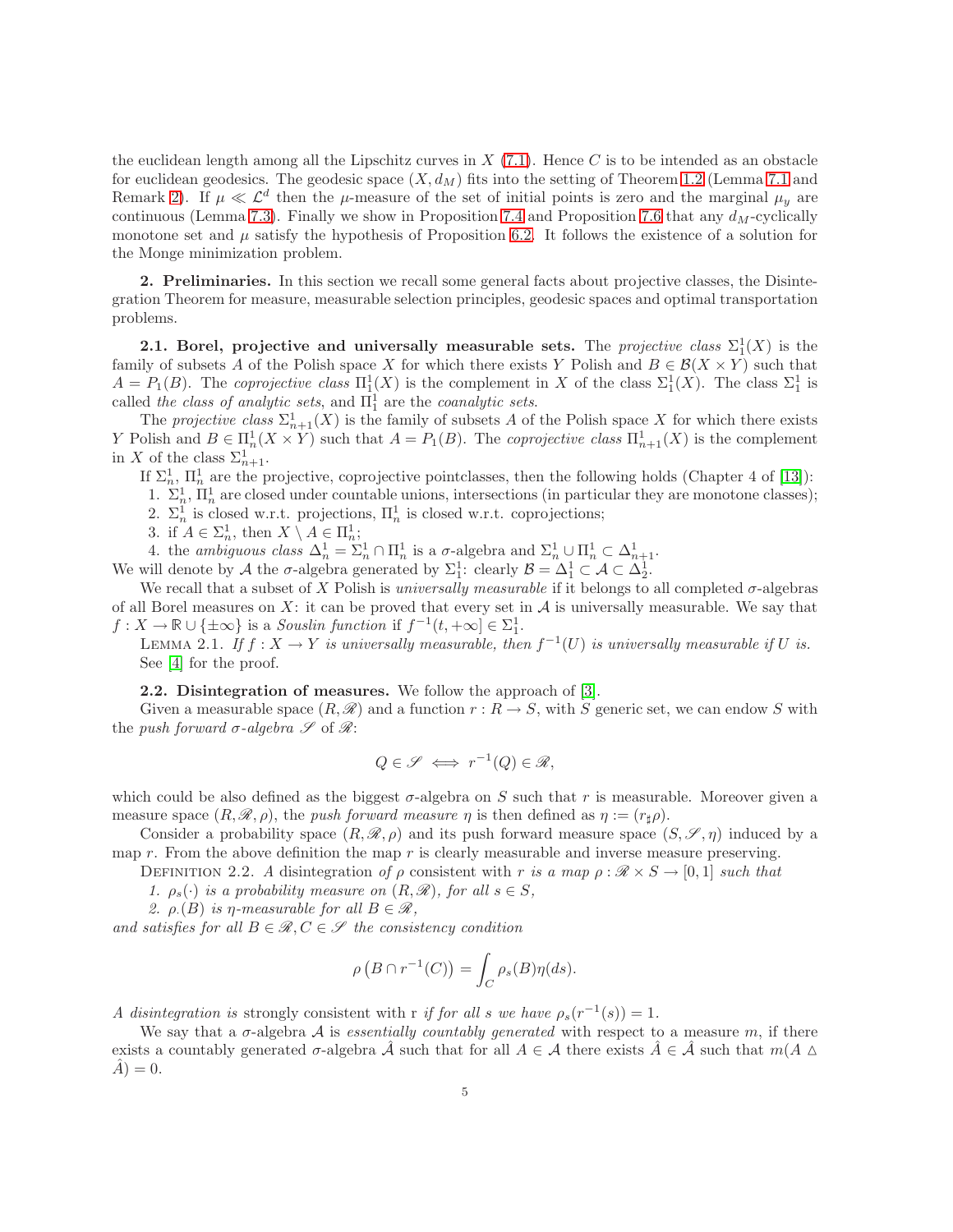<span id="page-5-1"></span>We recall the following version of the theorem of disintegration of measure that can be found on [\[11\]](#page-26-7), Section 452.

THEOREM 2.3 (Disintegration of measure). Assume that  $(R, \mathcal{R}, \rho)$  is a countably generated probability *space,*  $R = \bigcup_{s \in S} R_s$  *a decomposition of*  $R, r : R \to S$  *the quotient map and*  $(S, \mathscr{S}, \eta)$  *the quotient measure space. Then* S *is essentially countably generated w.r.t.*  $\eta$  *and there exists a unique disintegration*  $s \to \rho_s$ *in the following sense: if*  $\rho_1, \rho_2$  *are two consistent disintegration then*  $\rho_{1,s}(\cdot) = \rho_{2,s}(\cdot)$  *for*  $\eta - a.e.$  *s.* 

*If*  ${S_n}_{n\in\mathbb{N}}$  *is a family essentially generating*  $\mathscr{S}$  *define the equivalence relation:* 

$$
s \sim s' \iff \{ s \in S_n \iff s' \in S_n, \ \forall \, n \in \mathbb{N} \}.
$$

*Denoting with p the quotient map associated to the above equivalence relation and with*  $(L, \mathscr{L}, \lambda)$  *the quotient measure space, the following properties hold:*

- $R_l := \bigcup_{s \in p^{-1}(l)} R_s = (p \circ r)^{-1}(l)$  *is p-measurable and*  $R = \bigcup_{l \in L} R_l$ ;
- the disintegration  $\rho = \int_L \rho_l \lambda dl$  satisfies  $\rho_l(R_l) = 1$ , for  $\lambda$ -a.e. l. In particular there exists a *strongly consistent disintegration w.r.t. p* ◦ *r*;
- the disintegration  $\rho = \int_S \rho_s \eta(ds)$  satisfies  $\rho_s = \rho_{p(s)}$ , for  $\eta$ -a.e. s.
- In particular we will use the following corollary.

COROLLARY 2.4. *If*  $(S, \mathscr{S}) = (X, \mathcal{B}(X))$  *with* X Polish space, then the disintegration is strongly *consistent.*

<span id="page-5-0"></span>**2.3. Selection principles.** Given a multivalued function  $F : X \to Y$ , X, Y metric spaces, the *graph* of F is the set

<span id="page-5-5"></span><span id="page-5-4"></span>
$$
graph(F) := \{(x, y) : y \in F(x)\}.
$$
\n(2.1)

The *inverse image* of a set  $S \subset Y$  is defined as:

<span id="page-5-3"></span>
$$
F^{-1}(S) := \{ x \in X : F(x) \cap S \neq \emptyset \}.
$$
\n(2.2)

For  $F \subset X \times Y$ , we denote also the sets

$$
F_x := F \cap \{x\} \times Y, \quad F^y := F \cap X \times \{y\}.
$$
\n
$$
(2.3)
$$

In particular,  $F(x) = P_2(\text{graph}(F)_x)$ ,  $F^{-1}(y) = P_1(\text{graph}(F)^y)$ . We denote by  $F^{-1}$  the graph of the inverse function

$$
F^{-1} := \{(x, y) : (y, x) \in F\}.
$$
\n(2.4)

We say that F is  $\mathcal{R}\text{-}measurable$  if  $F^{-1}(B) \in \mathcal{R}$  for all B open. We say that F is *strongly Borel measurable* if inverse images of closed sets are Borel. A multivalued function is called *upper-semicontinuous* if the preimage of every closed set is closed: in particular u.s.c. maps are strongly Borel measurable.

In the following we will not distinguish between a multifunction and its graph. Note that the *domain of* F (i.e. the set  $P_1(F)$ ) is in general a subset of X. The same convention will be used for functions, in the sense that their domain may be a subset of  $X$ .

Given  $F \subset X \times Y$ , a *section* u of F is a function from  $P_1(F)$  to Y such that graph $(u) \subset F$ . We recall the following selection principle, Theorem 5.5.2 of [\[13\]](#page-26-6), page 198.

<span id="page-5-2"></span>THEOREM 2.5 (Von Neumann). Let X and Y be Polish spaces,  $A \subset X \times Y$  analytic, and A the  $\sigma$ -algebra generated by the analytic subsets of X. Then there is an A-measurable section  $u : P_1(A) \to Y$ *of* A*.*

A *cross-section of the equivalence relation* E is a set  $S \subset E$  such that the intersection of S with each equivalence class is a singleton. We recall that a set  $A \subset X$  is saturated for the equivalence relation  $E \subset X \times X$  if  $A = \bigcup_{x \in A} E(x)$ .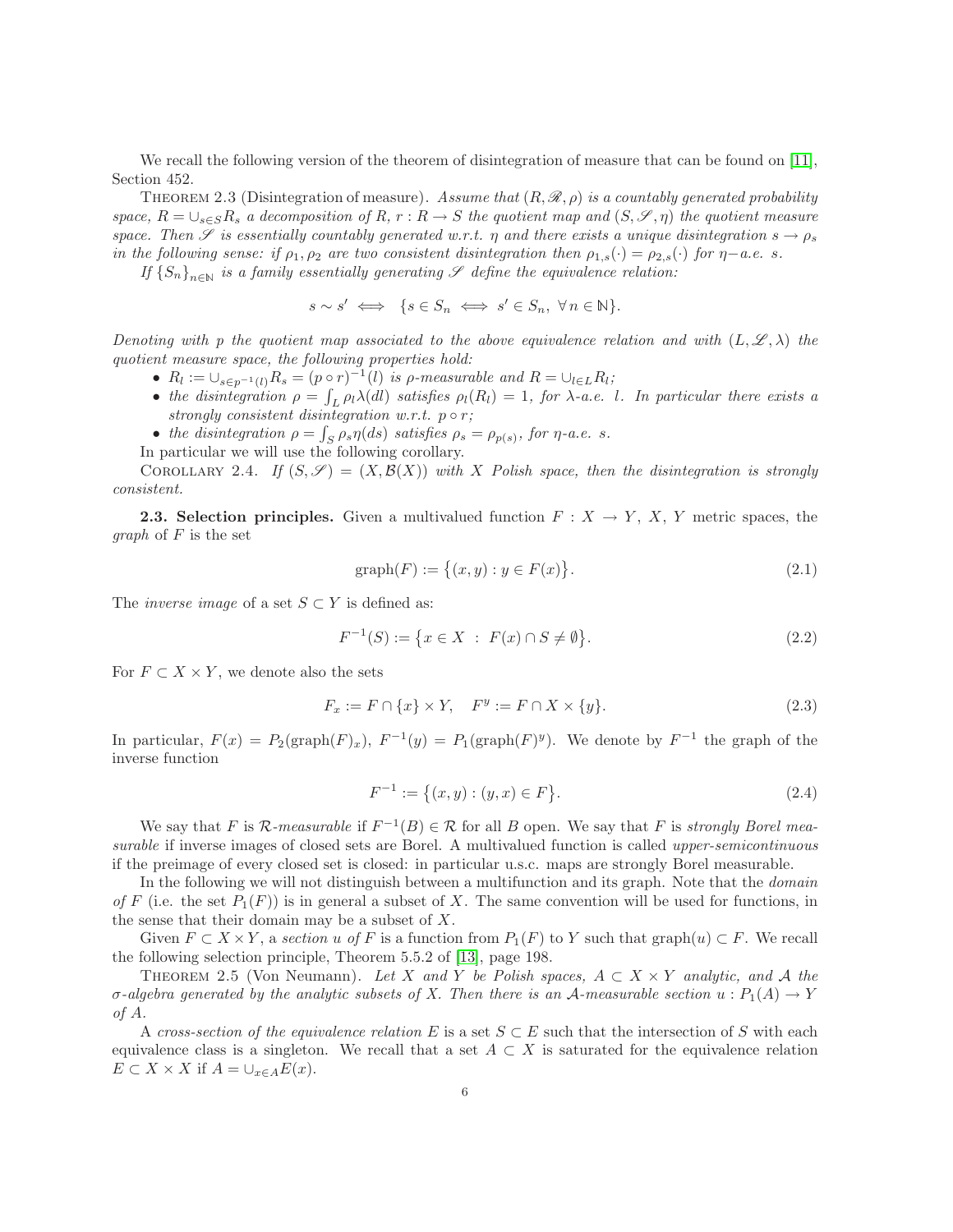The next result is taken from [\[13\]](#page-26-6), Theorem 5.2.1.

<span id="page-6-1"></span>Theorem 2.6. *Let* Y *be a Polish space,* X *a nonempty set, and* L *a* σ*-algebra of subset of* X*. Every*  $\mathcal{L}\text{-}measurable, closed value multiplication F : X \to Y \text{ admits an } \mathcal{L}\text{-}measurable section.$ 

A standard corollary of the above selection principle is that if the disintegration is strongly consistent in a Polish space, then up to a saturated set of negligible measure there exists a Borel cross-section.

In particular, we will use the following corollary.

<span id="page-6-2"></span>COROLLARY 2.7. Let  $F \subset X \times X$  be A-measurable, X Polish, such that  $F_x$  is closed and define the *equivalence relation*  $x \sim y \Leftrightarrow F(x) = F(y)$ *. Then there exists a A-section*  $f: P_1(F) \to X$  *such that*  $(x, f(x)) \in F$  *and*  $f(x) = f(y)$  *if*  $x \sim y$ *.* 

*Proof.* For all open sets  $G \subset X$ , consider the sets  $F^{-1}(G) = P_1(F \cap X \times G) \in \mathcal{A}$ , and let R be the  $σ$ -algebra generated by  $F^{-1}(G)$ . Clearly  $R \subset A$ .

If  $x \sim y$ , then

$$
x \in F^{-1}(G) \quad \Longleftrightarrow \quad y \in F^{-1}(G),
$$

so that each equivalence class is contained in an atom of R, and moreover by construction  $x \mapsto F(x)$  is R-measurable.

<span id="page-6-0"></span>We thus conclude by using Theorem [2.6](#page-6-1) that there exists an  $\mathcal{R}$ -measurable section f: this measurability condition implies that f is constant on atoms, in particular on equivalence classes.  $\Box$ 

2.4. Metric setting. In this section we refer to [\[5\]](#page-25-7).

<span id="page-6-3"></span>Definition 2.8. *A* length structure *on a topological space* X *is a class* A *of admissible paths, which is a subset of all continuous paths in X, together with a map*  $L : A \rightarrow [0, +\infty]$ *: the map* L *is called* length of path*. The class* A *satisfies the following assumptions:*

- closure under restrictions if  $\gamma : [a, b] \to X$  *is admissible and*  $a \leq c \leq d \leq b$ , then  $\gamma \vdash_{[c,d]}$  *is also admissible.*
- closure under concatenations of paths *if*  $\gamma : [a, b] \to X$  *is such that its restrictions*  $\gamma_1, \gamma_2$  *to*  $[a, c]$ *and* [c, b] *are both admissible, then so is*  $\gamma$ *.*

closure under admissible reparametrizations *for an admissible path*  $\gamma : [a, b] \to X$  *and a for*  $\varphi$ :  $[c, d] \rightarrow [a, b], \varphi \in B$ , with B class of admissible homeomorphisms that includes the linear one, *the composition*  $\gamma(\varphi(t))$  *is also admissible.* 

*The map* L *satisfies the following properties:*

additivity  $L(\gamma_{\sqsubset [a,b]}) = L(\gamma_{\sqsubset [a,c]}) + L(\gamma_{\sqsubset [c,b]})$  *for any*  $c \in [a,b]$ *.* 

continuity  $L(\gamma_{\sqsubset [a,t]})$  *is a continuous function of t.* 

invariance *The length is invariant under admissible reparametrizations.*

topology *Length structure agrees with the topology of* X *in the following sense: for a neighborhood*  $U_x$  *of a point*  $x \in X$ *, the length of paths connecting* x *with points of the complement of*  $U_x$  *is separated from zero:*

$$
\inf \{ L(\gamma) : \gamma(a) = x, \gamma(b) \in X \setminus U_x \} > 0.
$$

Given a length structure, we can define a distance

$$
d_N(x, y) = \inf \Big\{ L(\gamma) : \gamma : [a, b] \to X, \gamma \in \mathbf{A}, \gamma(a) = x, \gamma(b) = y \Big\},\
$$

that makes  $(X, d_N)$  a metric space (allowing  $d_N$  to be  $+\infty$ ). The metric  $d_N$  is called *intrinsic*. It follows from Proposition 2.5.9 of [\[5\]](#page-25-7) that every admissible curve of finite length admits a constant speed parametrization, i.e.  $\gamma$  defined on [0, 1] and  $\hat{L}(\gamma \in [t, t']) = v(t'-t)$ , with v velocity.

Definition 2.9. *A length structure is said to be* complete *if for every two points* x, y *there exists an admissible path joining them whose length*  $L(\gamma)$  *is equal to*  $d_N(x, y)$ . Observe that in the previous definition we do no require  $d_N(x, y) < +\infty$ .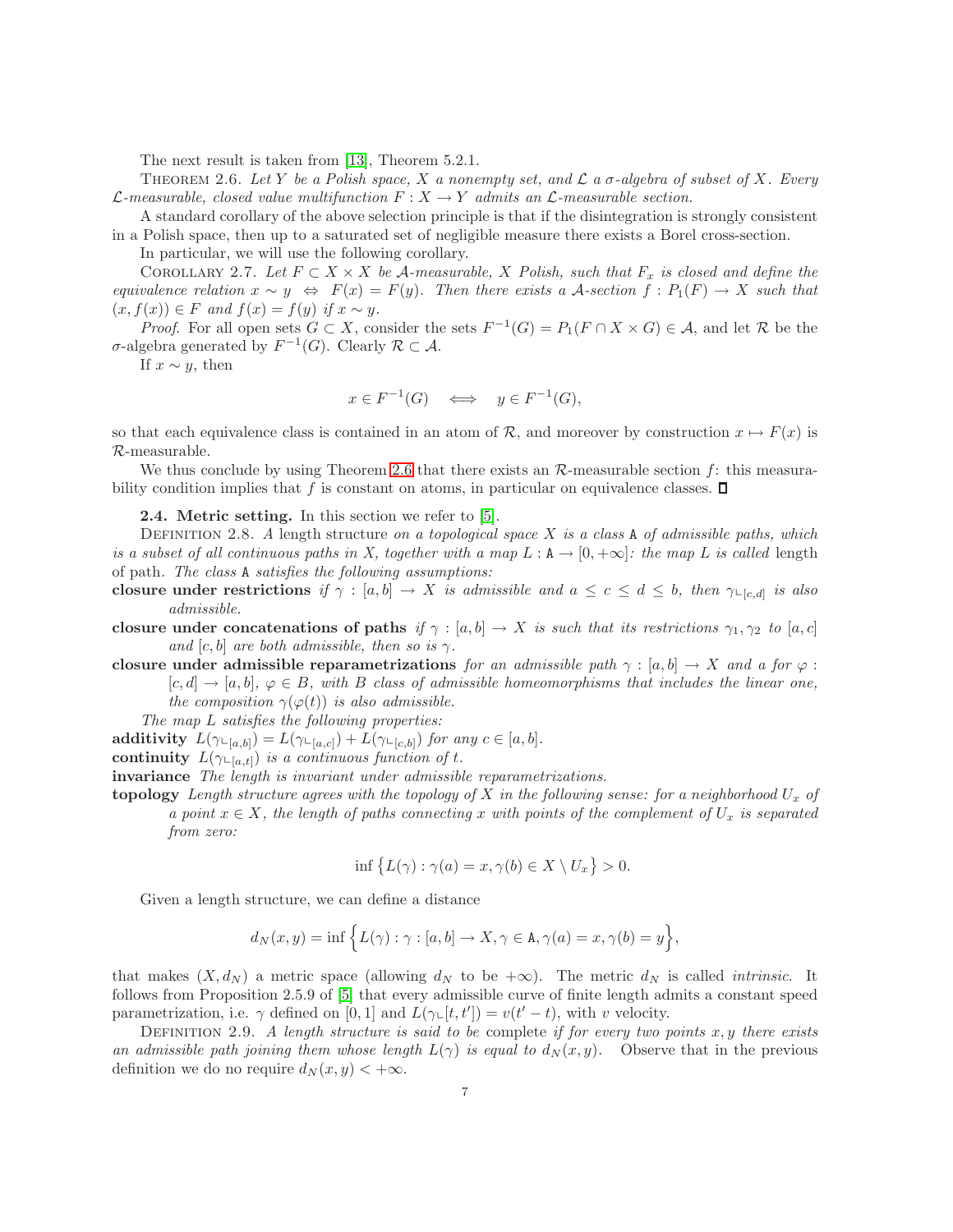Intrinsic metrics associated with complete length structure are said to be *strictly intrinsic*. The metric space  $(X, d_N)$  with  $d_N$  strictly intrinsic is called a *geodesic space*. A curve whose length equals the distance between its end points is called *geodesic*.

From now on we assume the following:

- 1.  $(X, d)$  Polish space;
- 2.  $d_N: X \times X \to [0, +\infty]$  is a Borel distance;
- 3.  $(X, d_N)$  is a geodesic space;

Since we have two metric structures on X, we denote the quantities relating to  $d_N$  with the subscript N: for example

$$
B_r(x) = \{y : d(x, y) < r\}, \quad B_{r,N}(x) = \{y : d_N(x, y) < r\}.
$$

In particular we will use the notation

$$
D_N(x) = \{y : d_N(x, y) < +\infty\},\
$$

 $(K, d_H)$  for the compact sets of  $(X, d)$  with the Hausdorff distance  $d_H$  and  $(K_N, d_{H,N})$  for the compact sets of  $(X, d_N)$  with the Hausdorff distance  $d_{H,N}$ . We recall that  $(\mathcal{K}, d_H)$  is Polish.

LEMMA 2.10. If A is analytic in  $(X, d)$ , then  $\{x : d_N(A, x) < \varepsilon\}$  is analytic for all  $\varepsilon > 0$ .

*Proof*. Observe that

$$
\{x: d_N(A, x) < \varepsilon\} = P_1\Big(X \times A \cap \big\{(x, y) : d_N(x, y) < \varepsilon\big\}\Big),
$$

so that the conclusion follows from the invariance of the class  $\Sigma_1^1$  w.r.t. projections.

In particular,  $\overline{A}^{d_N}$ , the closure of A w.r.t.  $d_N$ , is analytic if A is analytic.

<span id="page-7-0"></span>2.5. General facts about optimal transportation. Let  $(X, \Omega, \mu)$  and  $(Y, \Sigma, \nu)$  be two probability spaces and  $c: X \times Y \to \mathbb{R}^+$  be a  $\Omega \times \Sigma$  measurable function. Consider the set of transference plans

$$
\Pi(\mu,\nu) := \left\{ \pi \in \mathcal{P}(X \times Y) : (P_1)_{\sharp}\pi = \mu, (P_2)_{\sharp}\pi = \nu \right\},\
$$

where  $P_i(x_1, x_2) = x_i, i = 1, 2$ . Define the functional

<span id="page-7-1"></span>
$$
\mathcal{I} : \Pi(\mu, \nu) \longrightarrow \mathbb{R}^+ \n\pi \longrightarrow \mathcal{I}(\pi) := \int_{X \times Y} c\pi.
$$
\n(2.5)

The *Monge-Kantorovich minimization problem* is the minimization of I over all transference plans.

If we consider a map  $T : X \to Y$  such that  $T_{\sharp}\mu = \nu$ , the functional [\(2.5\)](#page-7-1) becomes

$$
\mathcal{I}(T) := \mathcal{I}((Id \times T)_\sharp \mu) = \int_X c(x, T(x)) \mu(dx).
$$

The minimization problem over all T is called *Monge minimization problem*.

The Kantorovich problem admits a (pre) dual formulation: before stating it, we introduce two definitions.

DEFINITION 2.11. *A map*  $\varphi: X \to \mathbb{R} \cup \{-\infty\}$  *is said to be c*-concave *if it is not identically*  $-\infty$  *and there exists*  $\psi: Y \to \mathbb{R} \cup \{-\infty\}, \psi \not\equiv -\infty$ *, such that* 

$$
\varphi(x) = \inf_{y \in Y} \left\{ c(x, y) - \psi(y) \right\}.
$$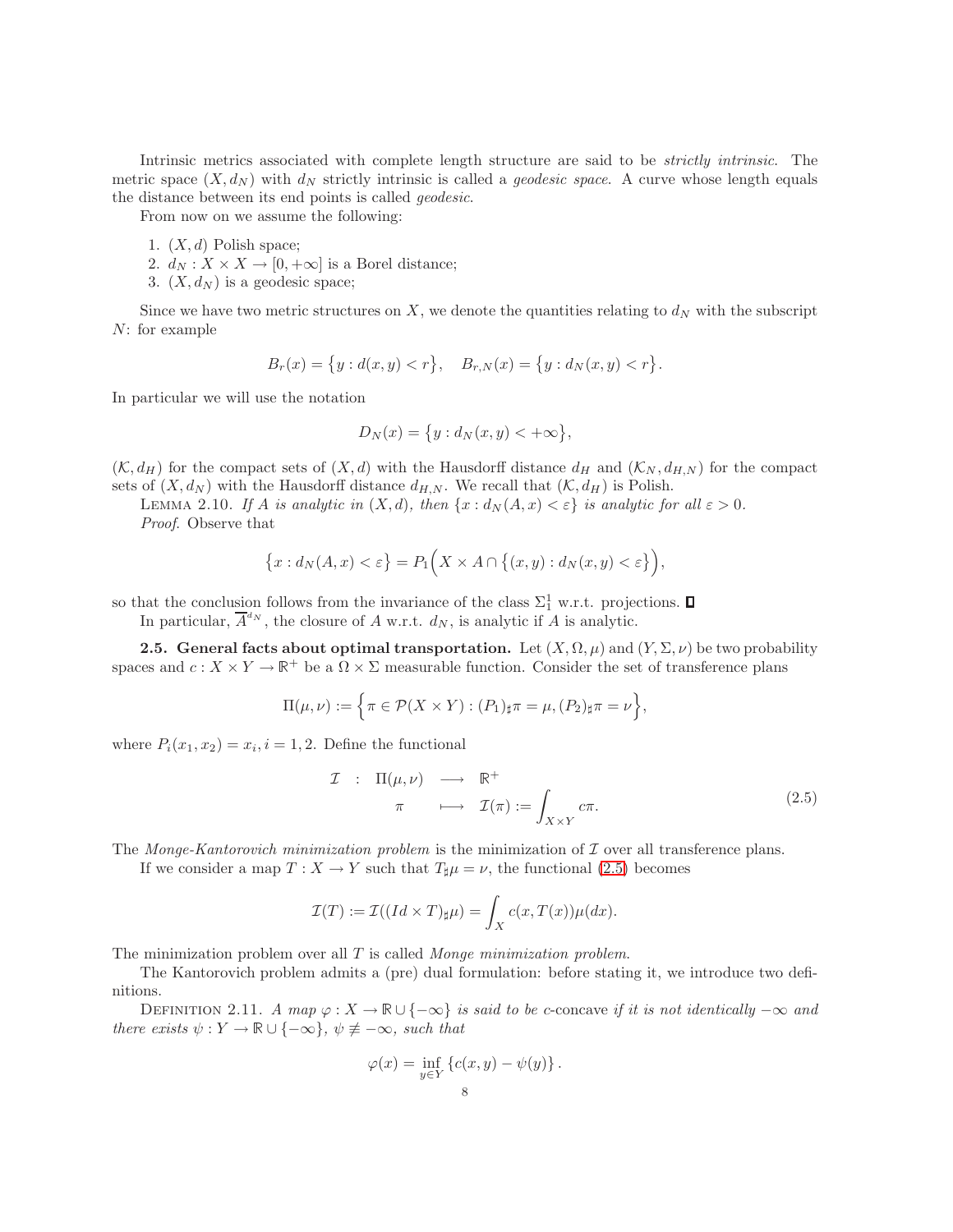*The* c-transform of  $\varphi$  *is the function* 

<span id="page-8-1"></span><span id="page-8-0"></span>
$$
\varphi^{c}(y) := \inf_{x \in X} \left\{ c(x, y) - \varphi(x) \right\}. \tag{2.6}
$$

*The* c-superdifferential  $\partial^c \varphi$  *of*  $\varphi$  *is the subset of*  $X \times Y$  *defined by* 

$$
(x, y) \in \partial^c \varphi \iff c(x, y) - \varphi(x) \le c(z, y) - \varphi(z) \quad \forall z \in X. \tag{2.7}
$$

DEFINITION 2.12. *A set*  $\Gamma \subset X \times Y$  *is said to be* c-cyclically monotone *if, for any*  $n \in \mathbb{N}$  *and for any family*  $(x_1, y_1), \ldots, (x_n, y_n)$  *of points of* Γ, the following inequality holds

$$
\sum_{i=0}^{n} c(x_i, y_i) \le \sum_{i=0}^{n} c(x_{i+1}, y_i),
$$

*with*  $x_{n+1} = x_1$ . A transference plan is said to be c-cyclically monotone *(or just* c-monotone*)* if it is *concentrated on a* c*-cyclically monotone set.*

Consider the set

<span id="page-8-2"></span>
$$
\Phi_c := \left\{ (\varphi, \psi) \in L^1(\mu) \times L^1(\nu) : \varphi(x) + \psi(y) \le c(x, y) \right\}.
$$
\n(2.8)

Define for all  $(\varphi, \psi) \in \Phi_c$  the functional

<span id="page-8-3"></span>
$$
J(\varphi, \psi) := \int \varphi \mu + \int \psi \nu. \tag{2.9}
$$

The following is a well known result (see Theorem 5.10 of [\[18\]](#page-26-1)).

THEOREM 2.13 (Kantorovich Duality). Let X and Y be Polish spaces, let  $\mu \in \mathcal{P}(X)$  and  $\nu \in \mathcal{P}(Y)$ , *and let*  $c: X \times Y \to \mathbb{R}^+ \cup \{+\infty\}$  *be lower semicontinuous. Then the following holds:* 

*1. Kantorovich duality:*

$$
\inf_{\pi \in \Pi[\mu,\nu]} \mathcal{I}(\pi) = \sup_{(\varphi,\psi) \in \Phi_c} J(\varphi,\psi).
$$

*Moreover, the infimum on the left-hand side is attained and the right-hand side is also equal to*

$$
\sup_{(\varphi,\psi)\in\Phi_c\cap C_b} J(\varphi,\psi),
$$

*where*  $C_b = C_b(X, \mathbb{R}) \times C_b(Y, \mathbb{R})$ *.* 

*2. If* c *is real valued and the optimal cost*

$$
C(\mu,\nu):=\inf_{\pi\in\Pi(\mu,\nu)}I(\pi)
$$

*is finite, then there is a measurable c-cyclically monotone set*  $\Gamma \subset X \times Y$ *, closed if c is continuous, such that for any*  $\pi \in \Pi(\mu, \nu)$  *the following statements are equivalent:* 

 $(a)$   $\pi$  *is optimal*;

- $(b)$   $\pi$  *is c-cyclically monotone;*
- *(c)* π *is concentrated on* Γ*;*
- (d) there exists a c-concave function  $\varphi$  such that  $\pi$ -a.s.  $\varphi(x) + \varphi^c(y) = c(x, y)$ .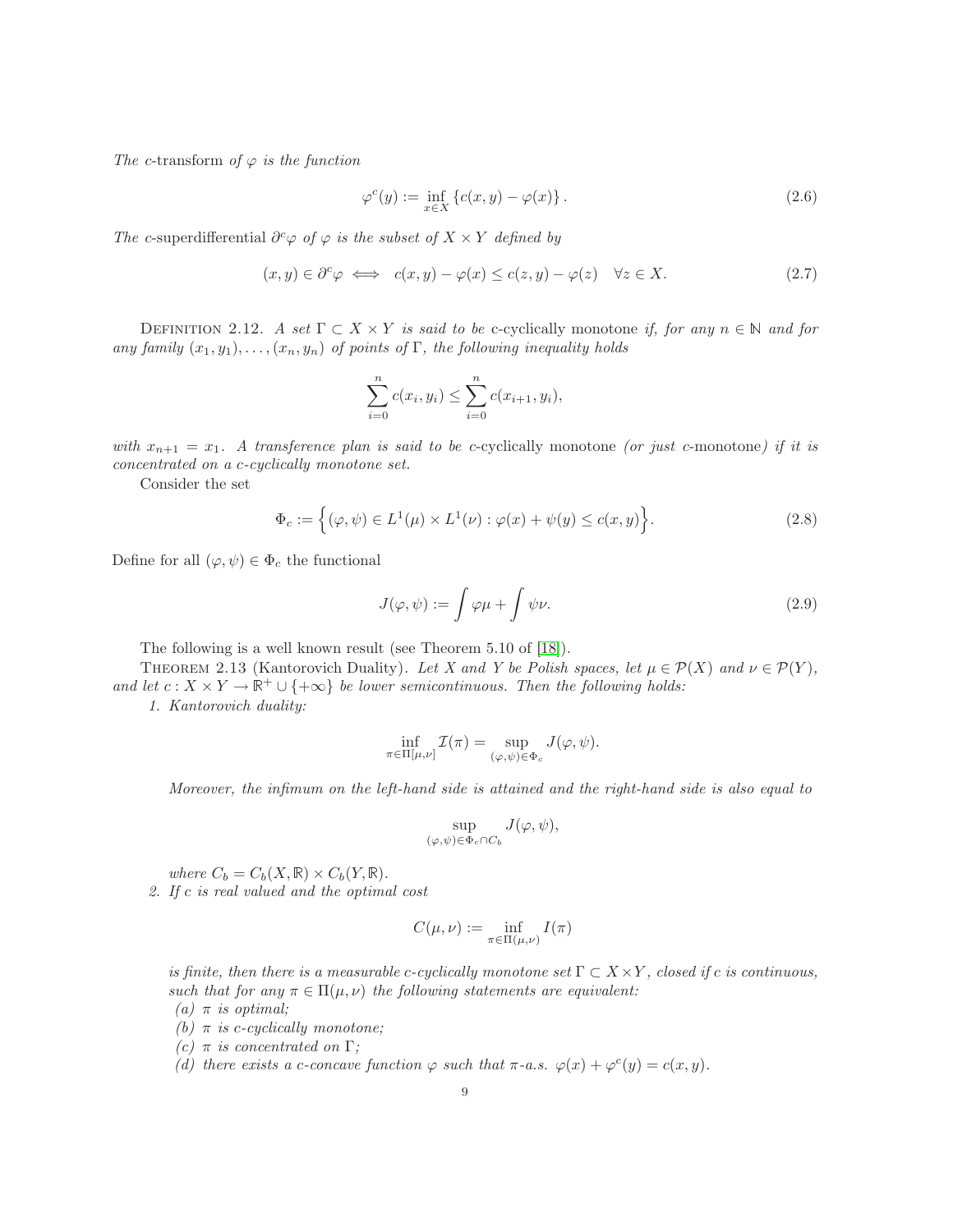*3. If moreover*

 $c(x, y) \leq c_X(x) + c_Y(y)$ ,  $c_X \mu$ -measurable,  $c_Y \nu$ -measurable,

*then there exist a couple of potentials and the optimal transference plan* π *is concentrated on the set*

$$
\{(x,y)\in X\times Y \,|\,\varphi(x)+\psi(y)=c(x,y)\}.
$$

*Finally if*  $(c_X, c_Y) \in \mathcal{L}^1(\mu) \times \mathcal{L}^1(\nu)$  *then the supremum is attained* 

$$
\sup_{\Phi_c} J = J(\varphi, \varphi^c).
$$

We recall also that if  $-c$  is Souslin, then every optimal transference plan  $\pi$  is concentrated on a c-cyclically monotone set [\[3\]](#page-25-6).

<span id="page-9-0"></span>3. Optimal transportation in geodesic spaces. Let  $\mu, \nu \in \mathcal{P}(X)$  and consider the transportation problem with cost  $c(x, y) = d_N(x, y)$ , and let  $\pi \in \Pi(\mu, \nu)$  be a  $d_N$ -cyclically monotone transference plan with finite cost. By inner regularity, we can assume that the optimal transference plan is concentrated on a  $\sigma$ -compact  $d_N$ -cyclically monotone set  $\Gamma \subset \{d_N(x,y) < +\infty\}.$ 

Consider the set

$$
\Gamma' := \left\{ (x, y) : \exists I \in \mathbb{N}_0, (w_i, z_i) \in \Gamma \text{ for } i = 0, \dots, I, z_I = y \right\}
$$

$$
w_{I+1} = w_0 = x, \sum_{i=0}^I d_N(w_{i+1}, z_i) - d_N(w_i, z_i) = 0 \right\}.
$$
(3.1)

<span id="page-9-1"></span>In other words, we concatenate points  $(x, z)$ ,  $(w, y) \in \Gamma$  if they are initial and final point of a cycle with total cost 0.

Lemma 3.1. *The following holds:*

*1.*  $\Gamma \subset \Gamma' \subset \{d_N(x, y) < +\infty\}$ ;

2. *if*  $\Gamma$  *is analytic, so is*  $\Gamma'$ ;

*3. if*  $\Gamma$  *is*  $d_N$ *-cyclically monotone, so is*  $\Gamma'$ *.* 

*Proof.* For the first point, set  $I = 0$  and  $(w_{n,0}, z_{n,0}) = (x, y)$  for the first inclusion. If  $d_N(x, y) = +\infty$ , then  $(x, y) \notin \Gamma$  and all finite set of points in  $\Gamma$  are bounded.

For the second point, observe that

$$
\Gamma' = \bigcup_{I \in \mathbb{N}_0} P_{1,2I+1}(A_I)
$$
  
= 
$$
\bigcup_{I \in \mathbb{N}_0} P_{1,2I+1} \bigg( \prod_{i=0}^I \Gamma \cap \bigg\{ \prod_{i=0}^I (w_i, z_i) : \sum_{i=0}^I d_N(w_{i+1}, z_i) - d_N(w_i, z_i) = 0, w_{I+1} = w_0 \bigg\} \bigg).
$$

For each  $I \in \mathbb{N}_0$ , since  $d_N$  is Borel, it follows that

$$
\left\{\prod_{i=0}^{I}(w_i, z_i): \sum_{i=0}^{I} d_N(w_{i+1}, z_i) - d_N(w_i, z_i) = 0, w_{I+1} = w_0\right\}
$$

is Borel in  $\prod_{i=0}^{I}(X \times X)$ , so that for  $\Gamma$  analytic each set  $A_{n,I}$  is analytic. Hence  $P_{1,2I+1}(A_I)$  is analytic, and since the class  $\Sigma_1^1$  is closed under countable unions and intersections it follows that  $\Gamma'$  is analytic.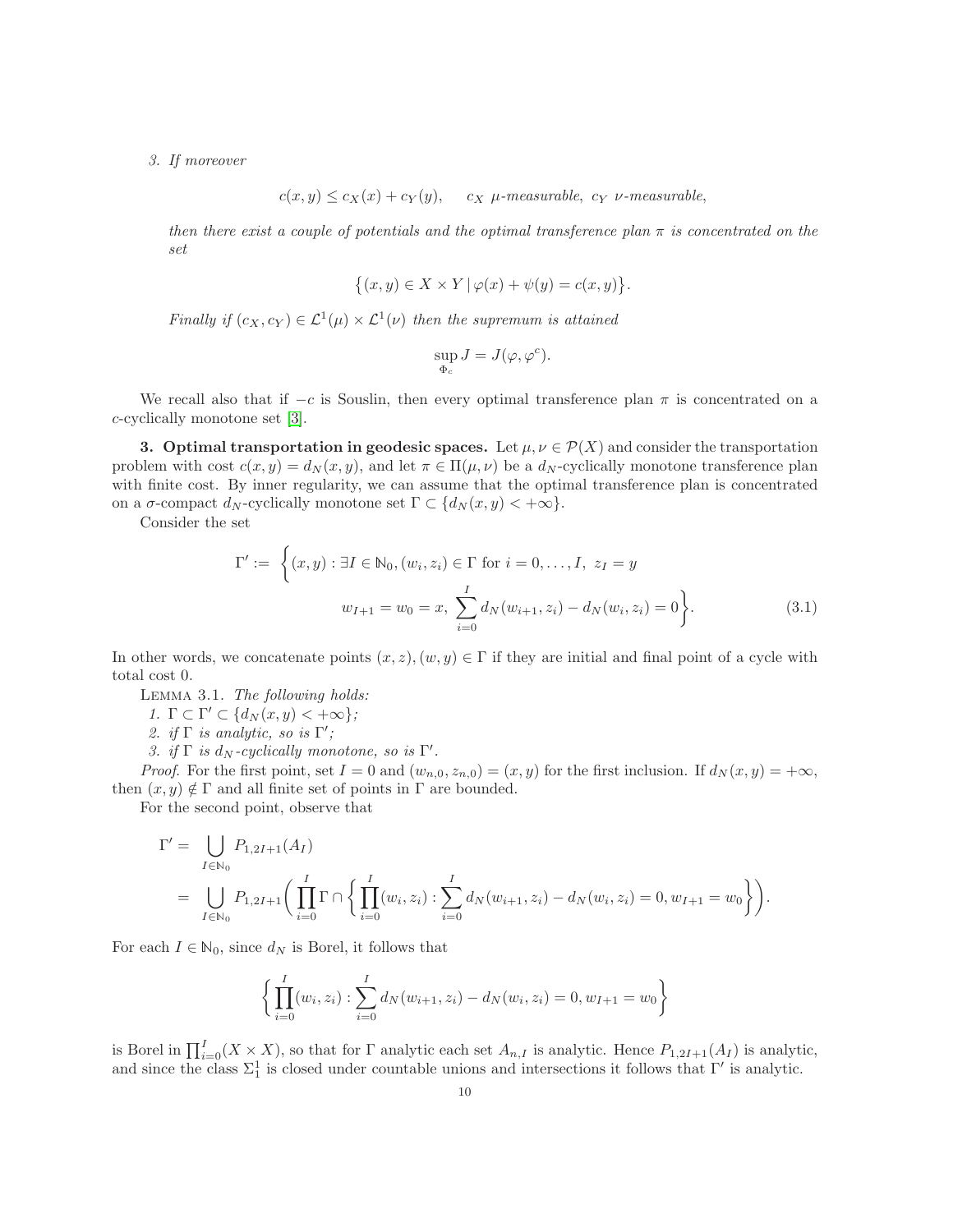For the third point, observe that for all  $(x_j, y_j) \in \Gamma'$ ,  $j = 0, \ldots, J$ , there are  $(w_{j,i}, z_{j,i}) \in \Gamma$ ,  $i =$  $0, \ldots, I_j$ , such that

$$
d_N(x_j, y_j) + \sum_{i=0}^{I_j-1} d_N(w_{j,i+1}, z_{j,i}) - \sum_{i=0}^{I_j} d_N(w_{j,i}, z_{j,i}) = 0.
$$

Hence we can write for  $x_{J+1} = x_0$ ,  $w_{j,I_j+1} = w_{j+1,0}$ ,  $w_{J+1,0} = w_{0,0}$ 

$$
\sum_{j=0}^{J} d_N(x_{j+1}, y_j) - d_N(x_j, y_j) = \sum_{j=0}^{J} \sum_{i=0}^{I_j} d_N(w_{j,i+1}, z_{j,i}) - d_N(w_{j,i}, z_{j,i}) \ge 0,
$$

<span id="page-10-4"></span>using the  $d_N$ -cyclical monotonicity of Γ.  $\Box$ 

DEFINITION 3.2 (Transport rays). *Define the* set of oriented transport rays

$$
G := \left\{ (x, y) : \exists (w, z) \in \Gamma', d_N(w, x) + d_N(x, y) + d_N(y, z) = d_N(w, z) \right\}.
$$
 (3.2)

*For*  $x \in X$ *, the* outgoing transport rays from x *is the set*  $G(x)$  *and the* incoming transport rays in x *is the set*  $G^{-1}(x)$ *. Define the* set of transport rays *as the set* 

<span id="page-10-3"></span><span id="page-10-1"></span>
$$
R := G \cup G^{-1}.\tag{3.3}
$$

<span id="page-10-0"></span>The set G is the set of all couples of points on oriented geodesics with endpoints in  $\Gamma'$ . In R the couples are non oriented.

Lemma 3.3. *The following holds:*

*1. G is*  $d_N$ -cyclically monotone;

2.  $\Gamma' \subset G \subset \{d_N(x,y) < +\infty\};$ 

*3. the sets*  $G, R := G \cup G^{-1}$  *are analytic.* 

*Proof.* The second point follows by the definition: if  $(x, y) \in \Gamma'$ , just take  $(w, z) = (x, y)$  in the r.h.s. of [\(3.2\)](#page-10-3).

The third point is consequence of the fact that

$$
G = P_{34}\Big(\big(\Gamma' \times X \times X\big) \cap \Big\{(w,z,x,y): d_N(w,x) + d_N(x,y) + d_N(y,z) = d_N(w,z)\Big\}\Big),
$$

and the result follows from the properties of analytic sets.

The first point follows from the following observation: if  $(x_i, y_i) \in \gamma_{[w_i, z_i]}$ , then from triangle inequality

$$
d_N(x_{i+1}, y_i) - d_N(x_i, y_i) \ge d_N(x_{i+1}, z_i) - d_N(z_i, y_i) - d_N(x_i, y_i)
$$
  
=  $d_N(x_{i+1}, z_i) - d_N(x_i, z_i)$   
 $\ge d_N(w_{i+1}, z_i) - d_N(w_{i+1}, x_{i+1}) - d_N(x_i, z_i)$   
=  $d_N(w_{i+1}, z_i) - d_N(w_i, z_i) + d_N(w_i, x_i) - d_N(w_{i+1}, x_{i+1}).$ 

Since  $(w_{n+1}, x_{n+1}) = (w_1, x_1)$ , it follows that

$$
\sum_{i=1}^{n} d_N(x_{i+1}, y_i) - d_N(x_i, y_i) \ge \sum_{i=1}^{n} d_N(w_{i+1}, z_i) - d_N(w_i, z_i) \ge 0.
$$

Hence the set G is  $d_N$ -cyclically monotone.  $\square$ 

DEFINITION 3.4. *Define the* transport sets

<span id="page-10-2"></span>
$$
\mathcal{T} := P_1(G^{-1} \setminus \{x = y\}) \cap P_1(G \setminus \{x = y\}),\tag{3.4a}
$$

$$
\mathcal{T}_e := P_1\big(G^{-1} \setminus \{x = y\}\big) \cup P_1\big(G \setminus \{x = y\}\big). \tag{3.4b}
$$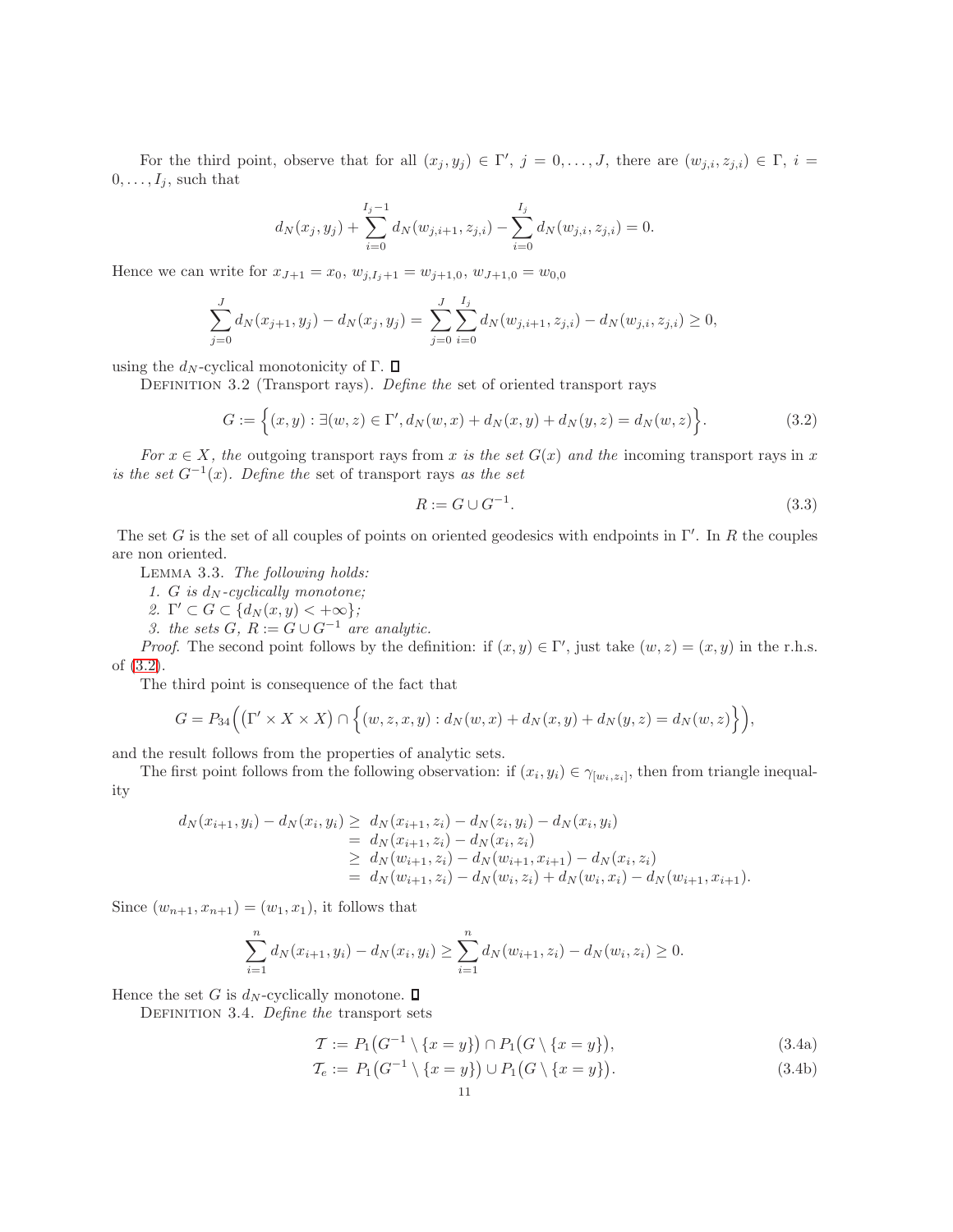Since G and  $G^{-1}$  are analytic sets, T,  $\mathcal{T}_e$  are analytic. The subscript e refers to the endpoints of the geodesics: clearly we have

$$
\mathcal{T}_e = P_1(R \setminus \{x = y\}).\tag{3.5}
$$

The following lemma shows that we have only to study the Monge problem in  $\mathcal{T}_e$ .

LEMMA 3.5. *It holds*  $\pi(\mathcal{T}_e \times \mathcal{T}_e \cup \{x = y\}) = 1$ .

*Proof.* If  $x \in P_1(\Gamma \setminus \{x = y\})$ , then  $x \in G^{-1}(y) \setminus \{y\}$ . Similarly,  $y \in P_2(\Gamma \setminus \{x = y\})$  implies that  $y \in G(x) \setminus \{x\}.$  Hence  $\Gamma \setminus \mathcal{T}_e \times \mathcal{T}_e \subset \{x = y\}.$   $\Box$ 

<span id="page-11-2"></span>As a consequence,  $\mu(\mathcal{T}_e) = \nu(\mathcal{T}_e)$  and any maps T such that for  $\nu \text{L}_{\mathcal{T}_e} = T_{\sharp} \mu \text{L}_{\mathcal{T}_e}$  can be extended to a map T' such that  $\nu = T_{\sharp}\mu$  with the same cost by setting

<span id="page-11-0"></span>
$$
T'(x) = \begin{cases} T(x) & x \in \mathcal{T}_e \\ x & x \notin \mathcal{T}_e \end{cases}
$$
 (3.6)

DEFINITION 3.6. *Define the multivalued* endpoint graphs *by*:

<span id="page-11-3"></span>
$$
a := \{(x, y) \in G^{-1} : G^{-1}(y) \setminus \{y\} = \emptyset\},\tag{3.7a}
$$

$$
b := \{(x, y) \in G : G(y) \setminus \{y\} = \emptyset\}.
$$
\n
$$
(3.7b)
$$

*We call*  $P_2(a)$  *the set of* initial points *and*  $P_2(b)$  *the set of* final points.

Proposition 3.7. *The following holds:*

*1. the sets*

$$
a, b \subset X \times X, \quad a(A), b(A) \subset X,
$$

*belong to the* A*-class if* A *analytic;* 2.  $a \cap b \cap \mathcal{T}_{e} \times X = \emptyset$ ; *3.*  $a(\mathcal{T}) = a(\mathcal{T}_e), b(\mathcal{T}) = b(\mathcal{T}_e);$ *4.*  $\mathcal{T}_e = \mathcal{T} \cup a(\mathcal{T}) \cup b(\mathcal{T}), \mathcal{T} \cap (a(\mathcal{T}) \cup b(\mathcal{T})) = \emptyset.$ *Proof*. Define

$$
C:=\big\{(x,y,z)\in\mathcal{T}_e\times\mathcal{T}_e\times\mathcal{T}_e:y\in G(x),z\in G(y)\big\}=(G\times X)\cap (X\times G)\cap\mathcal{T}_e\times\mathcal{T}_e\times\mathcal{T}_e,
$$

that is clearly analytic. Then

$$
b = \big\{ (x, y) \in G : y \in G(x), G(y) \setminus \{y\} = \emptyset \big\} = G \setminus P_{12}(C \setminus X \times \{y = z\}),
$$

$$
b(A) = \{y : y \in G(x), G(y) \setminus \{y\} = \emptyset, x \in A\} = P_2(G \cap A \times X) \setminus P_2(C \setminus X \times \{y = z\}).
$$

A similar computation holds for a:

$$
a = G^{-1} \setminus P_{23}(C \setminus \{x = y\} \times X), \quad a(A) = P_1(G_S \cap X \times A) \setminus P_1(C \setminus \{x = y\} \times X).
$$

Hence  $a, b \in \mathcal{A}(X \times X)$ ,  $a(A), b(A) \in \mathcal{A}(X)$ , being the intersection of an analytic set with a coanalytic one. If  $x \in \mathcal{T}_e \setminus \mathcal{T}$ , then it follows that  $G(x) = \{x\}$  or  $G^{-1}(x) = \{x\}$  hence  $x \in a(x) \cup b(x)$ .

<span id="page-11-1"></span>The other points follow easily.  $\square$ 

Definition 3.8 (Chain of transport rays). *Define the set of* chain of transport rays

$$
H := \left\{ (x, y) \in \mathcal{T}_e \times \mathcal{T}_e : \exists I \in \mathbb{N}_0, z_i \in \mathcal{T} \text{ for } 1 \leq i \leq I, \right\}
$$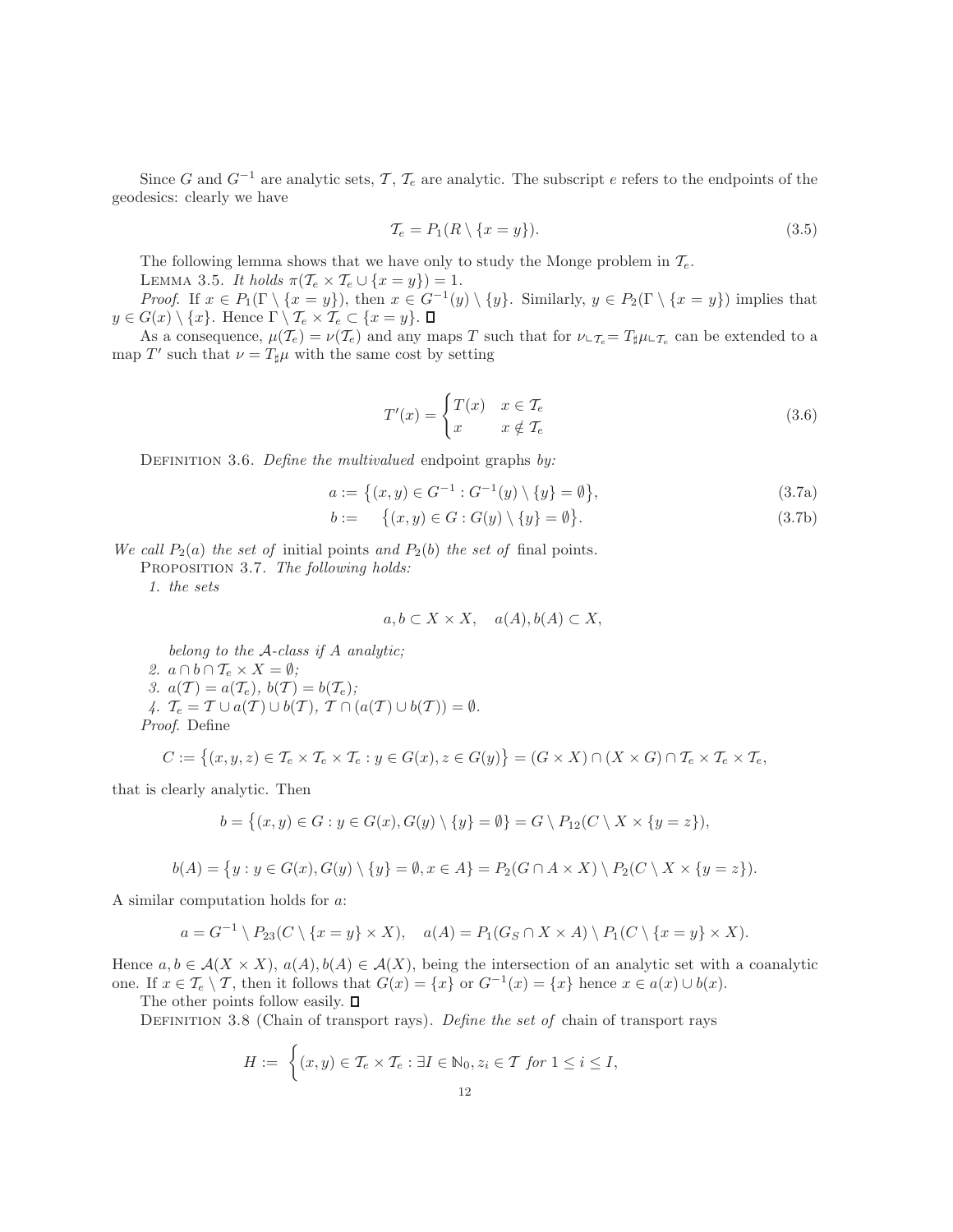$$
(z_i, z_{i+1}) \in R, \ 0 \le i \le I+1, \ z_0 = x, \ z_{I+1} = y \bigg\}.
$$
 (3.8)

<span id="page-12-0"></span>Using similar techniques of Lemma [3.1](#page-9-1) it can be shown that  $H$  is analytic.

PROPOSITION 3.9. *The set*  $H \cap T \times T$  *is an equivalence relation on* T. The set G *is a partial order relation on*  $\mathcal{T}_e$ *.* 

*Proof.* Using the definition of  $H$ , one has in  $\mathcal{T}$ :

- 1.  $x \in \mathcal{T}$  clearly implies that  $(x, x) \in H$ ;
- 2. since R is symmetric, if  $y \in H(x)$  then  $x \in H(y)$ ;
- 3. if  $y \in H(x)$ ,  $z \in H(y)$ ,  $x, y, z \in \mathcal{T}$ . Glue the path from x to y to the one from y to z. Since  $y \in \mathcal{T}, z \in H(x).$

The second part follows similarly:

1.  $x \in \mathcal{T}_e$  implies that

$$
\exists (x, y) \in (G \setminus \{x = y\}) \cup (G^{-1} \setminus \{x = y\}),
$$

so that in both cases  $(x, x) \in G$ ;

2.  $(x, y), (y, z) \in G \setminus \{x = y\}$  implies by  $d_N$ -cyclical monotonicity that  $(x, z) \in G$ .

 $\Box$ 

We finally show that we can assume that the  $\mu$ -measure of final points and the  $\nu$ -measure of the initial points are 0.

LEMMA 3.10. The sets  $G \cap b(\mathcal{T}) \times X$ ,  $G \cap X \times a(\mathcal{T})$  is a subset of the graph of the identity map. *Proof*. From the definition of b one has that

$$
x \in b(\mathcal{T}) \quad \Longrightarrow \quad G(x) \setminus \{x\} = \emptyset,
$$

A similar computation holds for  $a$ .  $\square$ 

Hence we conclude that

$$
\pi(b(\mathcal{T}) \times X) = \pi(G \cap b(\mathcal{T}) \times X) = \pi(\{x = y\})
$$

and following [\(3.6\)](#page-11-2) we can assume that

$$
\mu(b(\mathcal{T})) = \nu(a(\mathcal{T})) = 0.
$$

<span id="page-12-2"></span><span id="page-12-1"></span>4. Partition of the transport set. To perform a disintegration we have to assume some regularity of the support  $\Gamma$  of the transport plan  $\pi \in \Pi(\mu, \nu)$ . From now on we will assume the following:

<span id="page-12-3"></span>Assumption 1. *We say that* Γ *satisfies Assumption [1](#page-12-2) if*

<span id="page-12-4"></span>*(a)* for all  $x \in \mathcal{T}$  and for all  $r > 0$  the set  $H(x) \cap \overline{B_{r,N}(x)}^{d_N}$  is d-closed;

*(b) for all*  $x \in \mathcal{T}$  *there exists*  $r > 0$  *such that*  $d_N(x, \cdot)_{\text{lcm}(x) \cap \overline{B_r(x)}}$  *is bounded.* 

Note that points [\(a\)](#page-12-3) and [\(b\)](#page-12-4) of Assumption [1](#page-12-2) were already introduced at page [2.](#page-1-0) Let  $\{x_i\}_{i\in\mathbb{N}}$  be a dense sequence in  $(X, d)$ .

Lemma 4.1. *The sets*

$$
W_{ijk} := \left\{ x \in \mathcal{T} \cap \bar{B}_{2^{-j}}(x_i) : d_N(x, \cdot)_{\perp H(x) \cap \bar{B}_{2^{-j}}(x_i)} \le k \right\}
$$

*form a countable covering of*  $\mathcal T$  *of class*  $\mathcal A$ *.* 

*Proof.* We first prove the measurability. We consider separately the conditions defining  $W_{ijk}$ . *Point 1.* The set

$$
A_{ij} := \mathcal{T} \cap \bar{B}_{2^{-j}}(x_i)
$$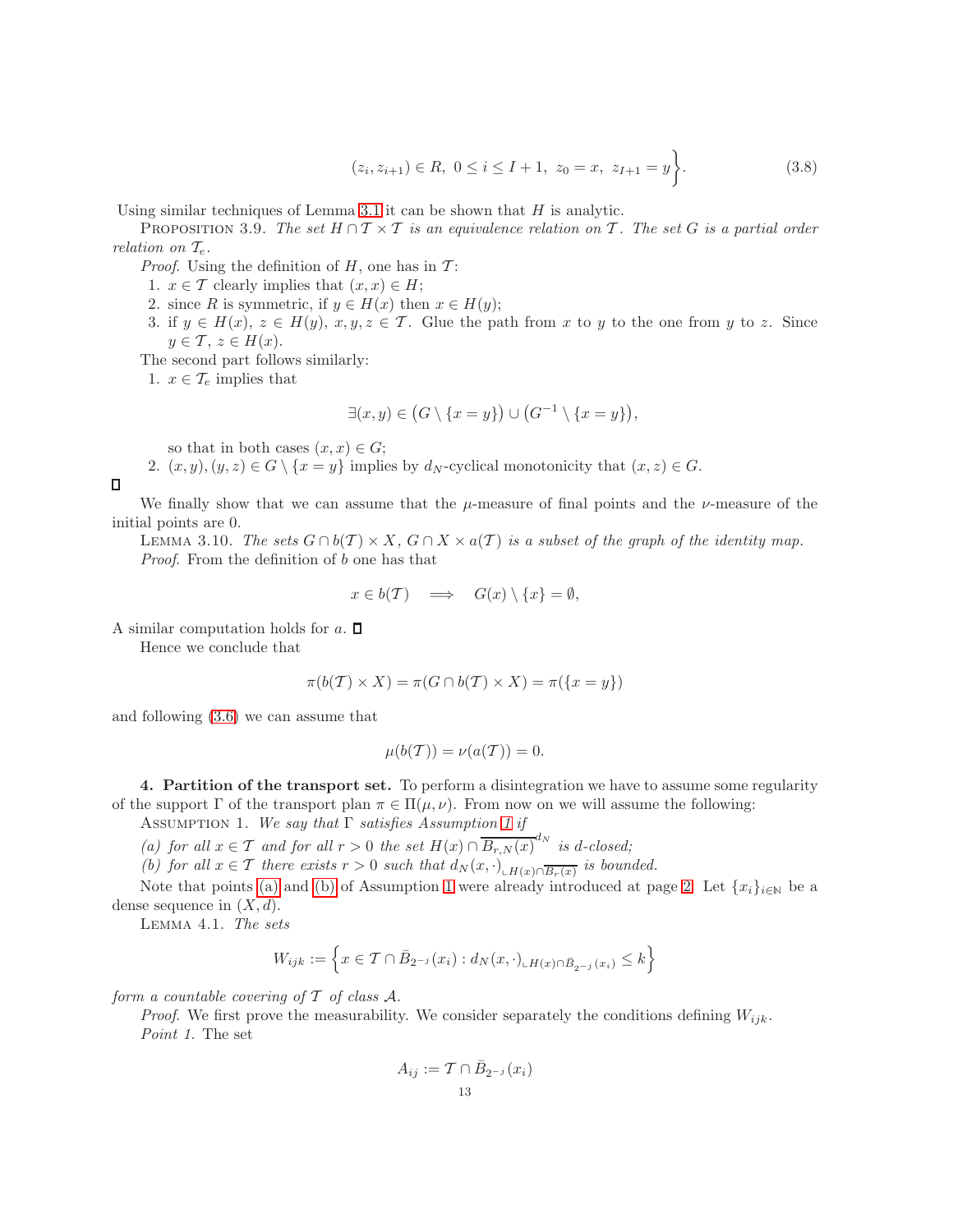is clearly analytic.

*Point 2.* The set

$$
D_{ijk} := \left\{ (x, y) \in H : d(x_i, y) \le 2^{-j}, d_N(x, y) > k \right\}
$$

is again analytic. We finally can write

$$
W_{ijk} = A_{ij} \cap P_1(D_{ijk})^c,
$$

and the fact that A is a  $\sigma$ -algebra proves that  $W_{ijk} \in \mathcal{A}$ .

To show that it is a covering, notice that from [\(b\)](#page-12-4) of Assumption [1](#page-12-2) for all  $x \in \mathcal{T}$  there exists  $r > 0$ such that, on the set  $H(x) \cap \overline{B}_r(x)$ ,  $d_N(x, \cdot)$  is bounded. Choose j and i such that  $2^{-j-1} \leq r$  and  $d(x_i, x) \leq 2^{-j-1}$ , hence

$$
\bar{B}_{2^{-j}}(x_i) \subset \bar{B}_r(x)
$$

<span id="page-13-1"></span>and therefore for some  $\bar{k} \in \mathbb{N}$  we obtain that  $x \in W_{iik}$ .  $\Box$ 

REMARK 1. *Observe that*  $\bar{B}_{2^{-j}}(x_i) \cap H(x)$  *is closed for all*  $x \in W_{ijk}$ .

*Indeed take*  $\{y_n\}_{n\in\mathbb{N}} \subset \overline{B}_{2^{-j}}(x_i) \cap H(x)$  *with*  $d(y_n, y) \to 0$  *as*  $n \to +\infty$ *, then since*  $x \in W_{ijk}$  *it holds*  $d_N(x, y_n) \leq k$ *. By* [\(a\)](#page-12-3) of Assumption [1,](#page-12-2)  $d_N(x, y) \leq k$  and  $y \in \overline{B}_{2^{-j}}(x_i) \cap H(x)$ *.* 

LEMMA 4.2. *There exist*  $\mu$ -negligible sets  $N_{ijk}$  ⊂  $W_{ijk}$  such that the family of sets

$$
\mathcal{T}_{ijk} = H^{-1}(W_{ijk} \setminus N_{ijk}) \cap \mathcal{T}
$$

*is a countable covering of*  $\mathcal{T} \setminus \cup_{ijk} N_{ijk}$  *into saturated analytic sets.* 

*Proof.* First of all, since  $W_{ijk} \in \mathcal{A}$ , then there exists  $\mu$ -negligible set  $N_{ijk} \subset W_{ijk}$  such that  $W_{ijk} \setminus$  $N_{ijk} \in \mathcal{B}(X)$ . Hence  $\{W_{ijk} \setminus N_{ijk}\}_{i,j,k\in\mathbb{N}}$  is a countable covering of  $\mathcal{T} \setminus \cup_{ijk} N_{ijk}$ . It follows immediately that  $\{\mathcal{T}_{ijk}\}_{i,j,k\in\mathbb{N}}$  satisfies the lemma.  $\Box$ 

<span id="page-13-2"></span>From any analytic countable covering, we can find a countable partition into A-class saturated sets by defining

$$
\mathcal{Z}_m := \mathcal{T}_{i_m j_m k_m} \setminus \bigcup_{m'=1}^{m-1} \mathcal{T}_{i_{m'} j_{m'} k_{m'}},\tag{4.1}
$$

where

<span id="page-13-3"></span>
$$
\mathbb{N} \ni m \mapsto (i_m, j_m, k_m) \in \mathbb{N}^3
$$

is a bijective map. Since  $H$  is an equivalence relation on  $T$ , we use this partition to prove the strong consistency.

On  $\mathcal{Z}_m$ ,  $m > 0$ , we define the closed valued map

$$
\mathcal{Z}_m \ni x \mapsto F(x) := H(x) \cap \bar{B}_{2^{-j}m}(x_{i_m}).\tag{4.2}
$$

<span id="page-13-0"></span>**PROPOSITION** 4.3. *There exists a*  $\mu$ -measurable cross section  $f : \mathcal{T} \to \mathcal{T}$  for the equivalence relation H*.*

*Proof.* First we show that F is A-measurable: for  $\delta > 0$ ,

$$
F^{-1}(B_{\delta}(y)) = \left\{ x \in \mathcal{Z}_m : H(x) \cap B_{\delta}(y) \cap \bar{B}_{2^{-j_m}}(x_{i_m}) \neq \emptyset \right\}
$$
  
=  $\mathcal{Z}_m \cap P_1(H \cap (X \times B_{\delta}(y) \cap \bar{B}_{2^{-j_m}}(x_{i_m}))$ ).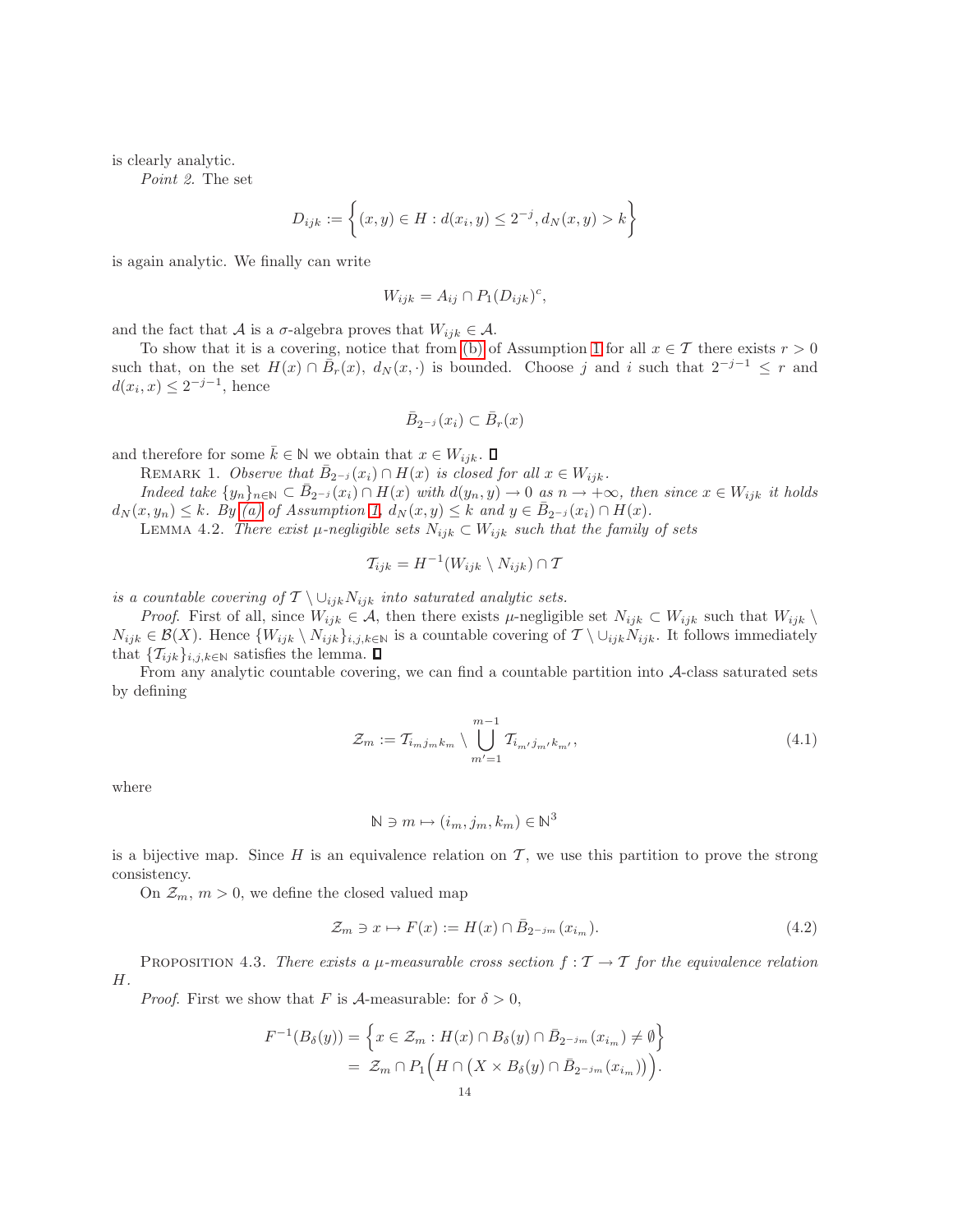Being the intersection of two A-class sets,  $F^{-1}(B_\delta(y))$  is in A. In Remark [1](#page-13-1) we have observed that F is a closed-valued map, hence, from Lemma 5.1.4 of [\[13\]](#page-26-6),  $\mathrm{graph}(F)$  is A-measurable.

By Corollary [2.7](#page-6-2) there exists a A-class section  $f_m : \mathcal{Z}_m \to \overline{B}_{2^{-j_m}}(x_{i_m})$ . The proposition follows by setting  $f\text{Lz}_m=f_m$  on  $\cup_m\mathcal{Z}_m$ , and defining it arbitrarily on  $\mathcal{T}\setminus\cup_m\mathcal{Z}_m$ : the latter being  $\mu$ -negligible, f is  $\mu\text{-measurable.}$   $\Box$ 

Up to a  $\mu$ -negligible saturated set  $\mathcal{T}_N$ , we can assume it to have  $\sigma$ -compact range: just let  $S \subset f(\mathcal{T})$ be a  $\sigma$ -compact set where  $f_{\sharp}\mu$  is concentrated, and set

<span id="page-14-3"></span>
$$
\mathcal{T}_S := H^{-1}(S) \cap \mathcal{T}, \quad \mathcal{T}_N := \mathcal{T} \setminus \mathcal{T}_S, \quad \mu(\mathcal{T}_N) = 0.
$$
\n
$$
(4.3)
$$

Hence we have a measurable cross-section

$$
S := S \cup f(\mathcal{T}_N) = (\text{Borel}) \cup (f(\mu\text{-negligible})).
$$

Hence Disintegration Theorem [2.3](#page-5-1) yields

$$
\mu \Leftrightarrow_{\mathcal{T}} = \int_{S} \mu_{y} m(dy), \quad m = f_{\sharp} \mu \Leftrightarrow_{\mathcal{T}}, \ \mu_{y} \in \mathcal{P}(H(y)) \tag{4.4}
$$

and the disintegration is strongly consistent since the quotient map  $f : \mathcal{T} \to \mathcal{T}$  is  $\mu$ -measurable and  $(\mathcal{T}, \mathcal{B}(\mathcal{T}))$  is countably generated.

Observe that H induces an equivalence relation also on  $\mathcal{T} \times X \cap \Gamma$  where the equivalence classes are  $H(y) \cap T \times X$  and the quotient map is the f of Proposition [4.3.](#page-13-0) Hence

$$
\pi \iota_{\mathcal{T} \times X \cap \Gamma} = \int_{S} \pi_{y} m_{\pi}(dy), \quad m_{\pi} = f_{\sharp} \pi \iota_{\mathcal{T} \times X \cap \Gamma}, \ \pi_{y} \in \mathcal{P}(H(y) \cap \mathcal{T} \times X). \tag{4.5}
$$

<span id="page-14-0"></span>Observe that  $m = m_{\pi}$ .

5. Regularity of the disintegration. In this Section we consider the translation of Borel sets by the optimal geodesic flow, we introduce the fundamental regularity assumption (Assumption [2\)](#page-15-1) on the measure  $\mu$  and we show that an immediate consequence is that the set of initial points is negligible and consequently we obtain a disintegration of  $\mu$  on the whole space. A second consequence is that the disintegration of  $\mu$  w.r.t. the H has continuous conditions probabilities.

5.1. Evolution of Borel sets. Let  $A \subset \mathcal{T}_e$  be an analytic set and define for  $t \in \mathbb{R}$  the t-evolution  $A_t$  *of*  $A$  by:

<span id="page-14-1"></span>
$$
A_t := \begin{cases} P_2\{(x, y) \in G \cap A \times X : d_N(x, y) = t\} & t \ge 0\\ P_2\{(x, y) \in G^{-1} \cap A \times X : d_N(x, y) = t\} & t < 0. \end{cases}
$$
(5.1)

<span id="page-14-2"></span>It is clear from the definition that if A is analytic, also  $A_t$  is analytic. We can show that  $t \mapsto \mu(A_t)$ is measurable.

LEMMA 5.1. Let A be analytic. The function  $t \mapsto \mu(A_t)$  is A-measurable for  $t \in \mathbb{R}$ . *Proof*. We divide the proof in three steps.

*Step 1.* Define the subset of  $X \times \mathbb{R}$ 

$$
\hat{A} := \big\{ (x, t) : x \in A_t \big\}.
$$

Note that

$$
\hat{A} = P_{13}\left\{(x, y, t) \in X \times X \times \mathbb{R}^+ : (x, y) \in G \cap A \times X, d_N(x, y) = t\right\}
$$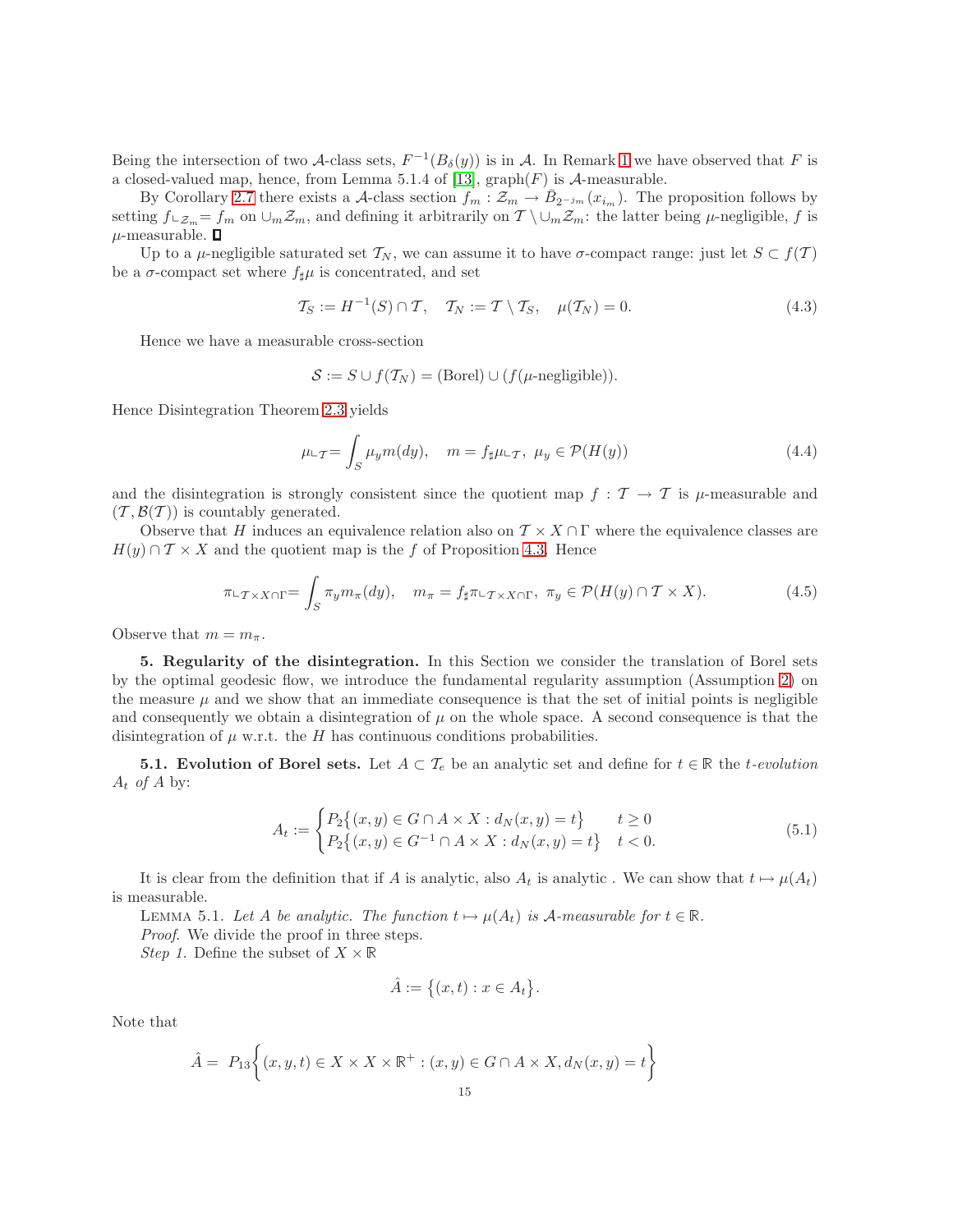$$
\cup P_{13}\bigg\{(x,y,t)\in X\times X\times\mathbb{R}^-:(x,y)\in G^{-1}\cap A\times X, d_N(x,y)=-t\bigg\},\
$$

hence it is analytic. Clearly  $A_t = \hat{A}(t)$ .

*Step 2.* Define the closed set in  $\mathcal{P}(X \times [0,1])$ 

$$
\Pi(\mu) := \left\{ \pi \in \mathcal{P}(X \times [0,1]) : (P_1)_{\sharp}(\pi) = \mu \right\}
$$

and let  $B \subset X \times \mathbb{R} \times [0,1]$  be a Borel set such that  $P_{12}(B) = \hat{A}$ .

Consider the function

$$
\mathbb{R} \times \Pi(\mu) \ni (t, \pi) \mapsto \pi(B(t)).
$$

A slight modification of Lemma 4.12 in [\[3\]](#page-25-6) shows that this function is Borel.

*Step 3.* Since supremum of Borel function are A-measurable, pag. 134 of [\[13\]](#page-26-6), the proof is concluded once we show that

$$
\mu(A_t) = \mu(\hat{A}(t)) = \sup_{\pi \in \Pi(\mu)} \pi(B(t)).
$$

Since  $\hat{A}(t) \times [0,1] \supset B(t)$ 

$$
\mu(\hat{A}(t)) = \pi(\hat{A}(t) \times [0,1]) \ge \pi(B(t)).
$$

On the other hand from Theorem [2.5,](#page-5-2) there exists an  $\mathcal{A}$ -measurable section of the analytic set  $B(t)$ , so we have  $u : \tilde{A}(t) \to B(t)$ . Clearly for  $\pi_u = (\mathbb{I}, u)_\sharp(\mu)$  it holds  $\pi_u(B(t)) = \mu(\tilde{A}(t))$ . 0

The next assumption is the fundamental assumption of the paper.

<span id="page-15-1"></span>Assumption 2 (Non-degeneracy assumption). *The measure* µ *satisfies Assumption [2](#page-15-1) if for each analytic set*  $A \subset \mathcal{T}_e$  *there exists a sequence*  $\{t_n\}_{n\in\mathbb{N}} \subset \mathbb{R}$  *and a strictly positive constant* C *such that*  $t_n \to 0$  *as*  $n \to +\infty$  *and*  $\mu(A_{t_n}) \ge C\mu(A)$  *for every*  $n \in \mathbb{N}$ . Note that Assumption [2](#page-15-1) was already introduced at page [3.](#page-2-0) Clearly it is enough to verify Assumption [2](#page-15-1) for A compact set. An immediate consequence of the Assumption [2](#page-15-1) is that the measure  $\mu$  is concentrated on  $\mathcal{T}$ .

<span id="page-15-0"></span>Proposition 5.2. *If* µ *satisfies Assumption [2](#page-15-1) then*

$$
\mu(\mathcal{T}_e\setminus \mathcal{T})=0.
$$

*Proof.* Let  $A = \mathcal{T}_e \setminus \mathcal{T}$ . Suppose by contradiction  $\mu(A) > 0$ . By the inner regularity there exists  $\hat{A} \subset A$  closed with  $\mu(\hat{A}) > 0$ . By Assumption [2](#page-15-1) there exist  $C > 0$  and  $\{t_n\}_{n \in \mathbb{N}}$  converging to 0 such that  $\mu(\hat{A}_{t_n}) \geq C \mu(\hat{A}).$ 

Define  $\hat{A}^{\varepsilon} := \{x : d_N(\hat{A}, x) < \varepsilon\}$ . Since  $\hat{A} \subset A$ , for all  $n \in \mathbb{N}$  it holds  $\hat{A}_{t_n} \cap A = \emptyset$ . Moreover for  $t_n \leq \varepsilon$  we have  $\hat{A}^{\varepsilon} \supset \hat{A}_{t_n}$ . So we have

$$
\mu(\hat{A}) = \lim_{\varepsilon \to 0} \mu(\hat{A}^{\varepsilon}) \ge \mu(\hat{A}) + \mu(\hat{A}_{t_n}) \ge (1+C)\mu(\hat{A}),
$$

that gives the contradiction.  $\Box$ 

Once we know that  $\mu(\mathcal{T}) = 1$ , we can use the Disintegration Theorem [2.3](#page-5-1) to write

$$
\mu = \int_{S} \mu_{y} m(dy), \quad m = f_{\sharp}\mu, \ \mu_{y} \in \mathcal{P}(H(y)). \tag{5.2}
$$

The disintegration is strongly consistent since the quotient map  $f : \mathcal{T} \to \mathcal{T}$  is  $\mu$ -measurable and  $(\mathcal{T}, \mathcal{B}(\mathcal{T}))$ is countably generated.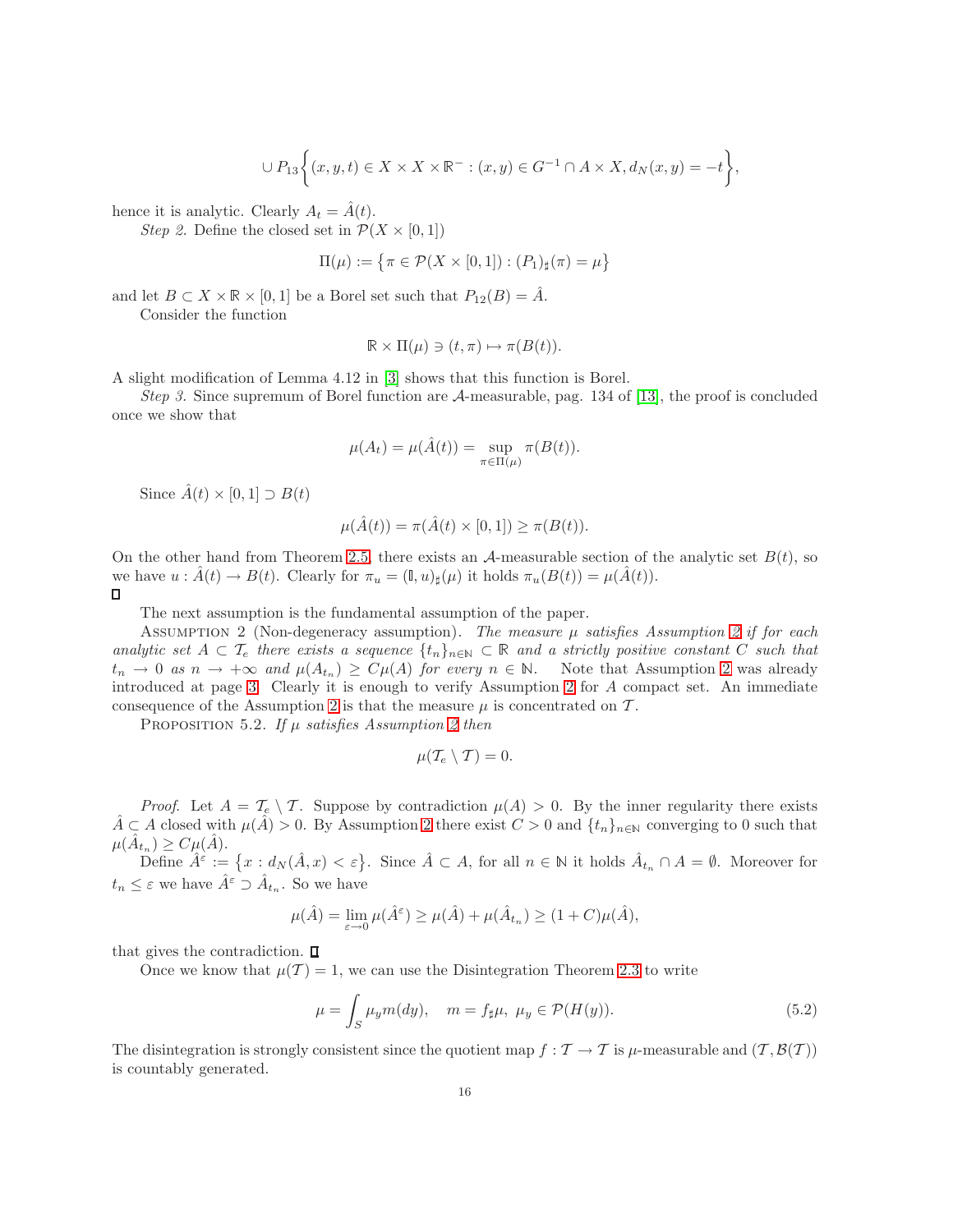The second consequence of Assumption [2](#page-15-1) is that  $\mu_y$  is continuous, i.e.  $\mu_y(\lbrace x \rbrace) = 0$  for all  $x \in X$ .

<span id="page-16-0"></span>PROPOSITION 5.3. If  $\mu$  *satisfies Assumption [2](#page-15-1) then the conditional probabilities*  $\mu_y$  *are continuous for*  $m$ *-a.e.*  $y \in S$ *.* 

*Proof.* From the regularity of the disintegration and the fact that  $m(S) = 1$ , we can assume that the map  $y \mapsto \mu_y$  is weakly continuous on a compact set  $K \subset S$  of comeasure  $\lt \varepsilon$ . It is enough to prove the proposition on K.

*Step 1.* From the continuity of  $K \ni y \mapsto \mu_y \in \mathcal{P}(X)$  w.r.t. the weak topology, it follows that the map

$$
y \mapsto A(y) := \left\{ x \in H(y) : \mu_y(\{x\}) > 0 \right\} = \cup_n \left\{ x \in H(y) : \mu_y(\{x\}) \ge 2^{-n} \right\}
$$

is  $\sigma$ -closed: in fact, if  $(y_m, x_m) \to (y, x)$  and  $\mu_{y_m}(\{x_m\}) \geq 2^{-n}$ , then  $\mu_y(\{x\}) \geq 2^{-n}$  by u.s.c. on compact sets. Hence A is Borel, where  $A = \{(y, A(y)) : y \in K\}.$ 

*Step 2.* The claim is equivalent to  $\mu(P_2(A)) = 0$ . Suppose by contradiction  $\mu(P_2(A)) > 0$ . By Lusin Theorem (Theorem 5.8.11 of [\[13\]](#page-26-6)) A is the countable union of Borel graphs,  $A = \bigcup_n A_n$ . Therefore we can take a Borel selection of A just considering one of the Borel graphs, say  $\hat{A}$ . Since at least one of  $P_2(A_n)$  must have positive  $\mu$ -measure, we can assume  $\mu(P_2(\hat{A})) > 0$ .

By Assumption  $2 \mu((P_2(\hat{A}))_{t_n}) \geq C\mu(P_2(\hat{A}))$  for some  $C > 0$  and  $t_n \to 0$ . Since  $\hat{A}$  is a Borel graph, for every  $y \in P_1(A)$  the set  $P_2({y} \times X \cap A)$  is a singleton. Hence  $(P_2(A))_{t_n} \cap (P_2(A))_{t_m} = \emptyset$ . We have a contradiction with the fact that the measure is finite.  $\Box$ 

<span id="page-16-2"></span>6. Solution to the Monge problem. Throughout the section we assume  $\mu$  to satisfy Assumption [2.](#page-15-1) It follows from Disintegration Theorem [2.3,](#page-5-1) Proposition [5.2](#page-15-0) and Proposition [5.3](#page-16-0) that

$$
\mu = \int \mu_y m(dy), \ \pi = \int \pi_y m(dy), \quad \mu_y \text{ continuous}, \ (P_1)_{\sharp} \pi_y = \mu_y,
$$

where  $m = f_{\sharp}\mu$  and  $\mu_{y} \in \mathcal{P}(H(y))$ . We write moreover

$$
\nu = \int \nu_y m(dy) = \int (P_2)_{\sharp} \pi_y m(dy).
$$

Note that  $\pi_y \in \Pi(\mu_y, \nu_y)$  is  $d_N$ -cyclically monotone and (since  $d_N \text{L}_{H(y) \times H(y)}$  is finite and, from point [\(a\)](#page-12-3) of Assumption [1,](#page-12-2) lower semi-continuous) optimal for m-a.e. y. If  $\nu(T) = 1$ , then the above formula is the disintegration of  $\nu$  w.r.t. H.

<span id="page-16-1"></span>THEOREM 6.1. *Assume that for all*  $y \in S$  *there exists an optimal map*  $T_y$  *from*  $\mu_y$  *to*  $\nu_y$ *. Then there exists a*  $\mu$ *-measurable map*  $T: X \rightarrow X$  *such that* 

$$
\int d_N(x, T(x))\mu(dx) = \int d_N(x, z)\pi(dxdz), \qquad T_{\sharp}\mu = \nu.
$$

Recall  $S \subset T$  introduced in [\(4.3\)](#page-14-3).

*Proof*. The idea is to use Theorem [2.5.](#page-5-2)

*Step 1.* Let  $\mathbf{T} \subset S \times \mathcal{P}(X^2)$  be the set: for  $y \in S$ ,  $\mathbf{T}_y$  is the family of optimal transference plans in  $\Pi(\tilde{\mu}_y, \tilde{\nu}_y)$  concentrated on a graph,

$$
\mathbf{T} = \left\{ (y,\pi) \in S \times \mathcal{P}(X^2) : \pi \in \Pi(\mu_y, \nu_y) \text{ optimal}, \exists T : X \to X, \pi(\text{graph}(T)) = 1 \right\}.
$$

where for optimal in  $\Pi(\mu_y, \nu_y)$  we mean

$$
\int d_N \pi = \min_{\substack{\pi \in \Pi(\mu_y, \nu_y) \\ 17}} \int d_N \pi.
$$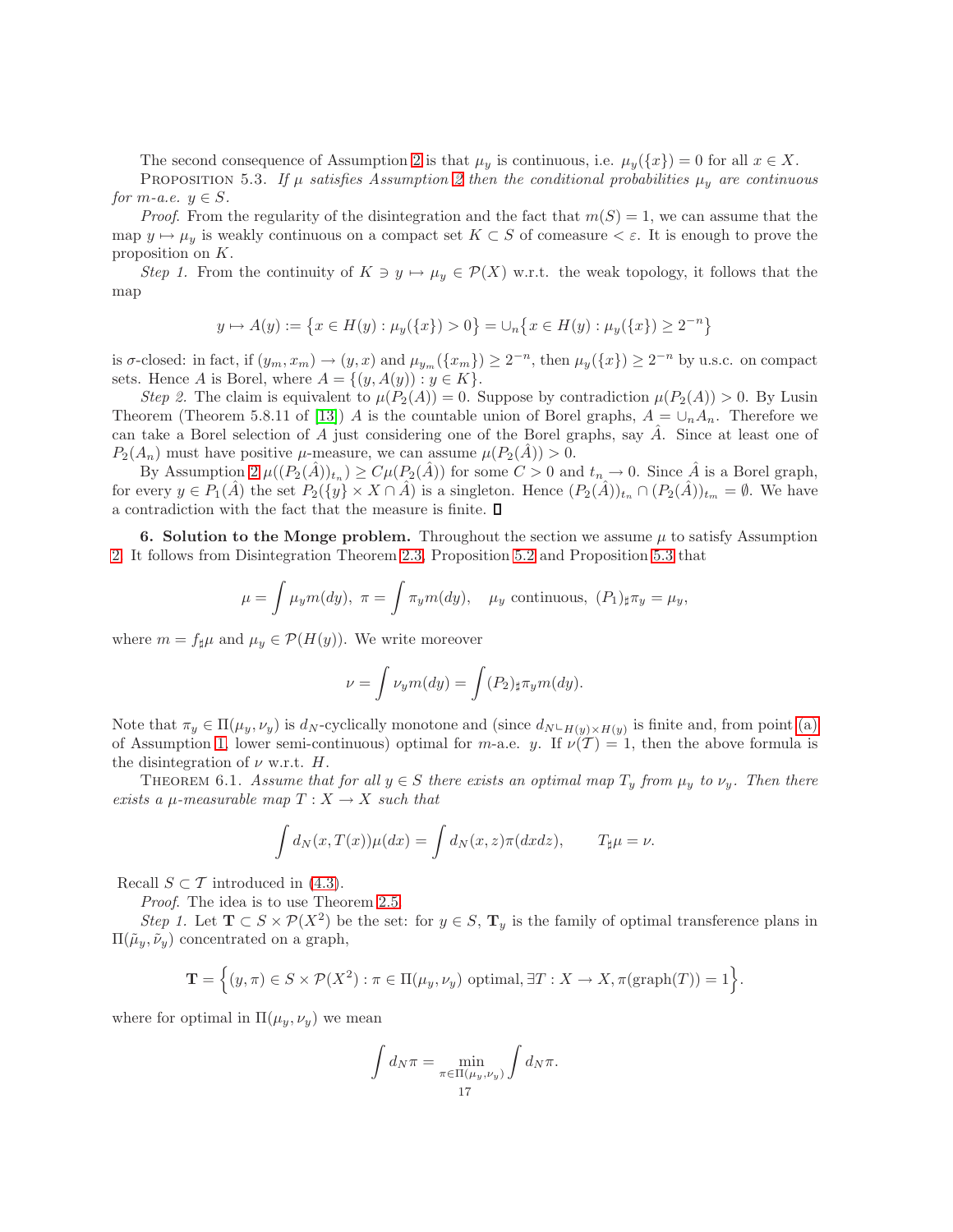Note that, since  $\pi$  is a Borel measure, in the definition of **T**, T can be taken Borel. Moreover the y section  $\mathbf{T}_y = \mathbf{T} \cap \{y\} \times \mathcal{P}(X^2)$  is not empty.

*Step 2.* Since the projection is a continuous map, then the set

$$
\tilde{\Pi} = \left\{ (y,\pi) : (P_1)_{\sharp} \pi = \mu_y, (P_2)_{\sharp} \pi = \nu_y \right\}
$$

is a Borel subsets of  $S \times \mathcal{P}(X^2)$ : in fact it is the counter-image of the Borel set graph $((\mu_y, \nu_y)) \subset S \times \mathcal{P}(X)^2$ w.r.t. the weakly continuous map  $(y, \pi) \mapsto (y,(P_1)_{\sharp} \pi,(P_2)_{\sharp} \pi)$ .

Define the Borel function

$$
S \times \mathcal{P}(X^2) \ni (y, \pi) \mapsto f(y, \pi) := \begin{cases} \int d_N \pi & \pi \in \Pi(\mu_y, \nu_y) \\ +\infty & \text{otherwise} \end{cases}
$$

It follows that  $y \mapsto g(y) := \inf_{\pi} f(y, \pi)$  is an A-function: we can redefine it on a m-negligible set to make it Borel, where m is the quotient measure of  $\mu$ . Hence the set

$$
\tilde{\Pi}^{\text{opt}} = \left\{ (y,\pi) : \pi \in \tilde{\Pi}(\mu_y, \nu_y), \int d_N \pi \le g(y) \right\} = \tilde{\Pi} \cap \left\{ (y,\pi) : \int d_N \pi \le g(y) \right\}
$$

is Borel.

*Step 3.* Now we show that the set of  $\pi \in \mathcal{P}(X^2)$  concentrated on a graph is analytic. By Borel Isomorphism Theorem, see [\[13\]](#page-26-6) page 99, it is enough to prove the same statement for  $\pi \in \mathcal{P}([0,1])^2$ . Consider the function

$$
\mathcal{P}([0,1]^2) \times C_b([0,1],[0,1]) \ni (\pi,\phi) \mapsto h(\pi,\phi) := \pi(\mathrm{graph}(\phi)) \in [0,1].
$$

Since graph $(\phi)$  is compact, h is u.s.c.. Hence the set  $B^n = h^{-1}([1 - 2^{-n}, 1])$  is closed, so that

$$
\mathcal{T} = \bigcap_n P_1(B^n) = \left\{ \pi : \forall \varepsilon > 0 \; \exists \phi_\varepsilon, \pi(\phi_\varepsilon) > 1 - \varepsilon \right\}
$$

is an analytic set. It is easy to prove that  $\pi \in \mathcal{T}$  iff  $\pi$  is concentrated on a graph.

*Step 4.* It follows that

$$
\mathbf{T}=S\times\mathscr{T}\cap\tilde{\Pi}^{\mathrm{opt}}
$$

is analytic and by Theorem [2.5](#page-5-2) there exists a m-measurable selection  $y \mapsto \pi_y \in \mathbf{T}_y$ . It is fairly easy to prove that  $\int \pi_y m(dy)$  is concentrated on a graph, has the same transference cost of  $\pi$  and belongs to  $\Pi(\mu,\nu)$ .  $\Box$ 

It follows from Theorem [6.1](#page-16-1) that it is enough to solve for each  $y \in S$  the Monge minimization problem with marginal  $\mu_y$  and  $\nu_y$  on the set  $H(y)$ . In order to solve it, we introduce an assumption on the geometry of the set  $H(y)$ .

<span id="page-17-0"></span>ASSUMPTION [3](#page-17-0). For a given  $y \in S$ ,  $H(y)$  satisfies Assumption 3 if there exist two families of disjoint  $\mathcal{A}\text{-}measurable sets }\{K_t\}_{t\in [0,1]}$  and  $\{Q_s\}_{s\in [0,1]}$  *such that* 

- $\mu_y(H(y) \setminus \cup_{t \in [0,1]} K_t) = \nu_y(H(y) \setminus \cup_{s \in [0,1]} Q_s) = 0;$
- the associated quotient maps  $\varphi_K$  and  $\varphi_Q$  are respectively  $\mu_y$ -measurable and  $\nu_y$ -measurable;
- *for*  $t \leq s$ *,*  $K_t \times Q_s \subset G$ *.*

Note that Assumption [3](#page-17-0) was already introduced at page [3.](#page-2-1) In the measurability condition of As-sumption [3,](#page-17-0) the set [0, 1] is equipped with the Borel  $\sigma$ -algebra  $\mathcal{B}([0,1])$ . If  $H(y)$  satisfies Assumption [3](#page-17-0) we can disintegrate the marginal measures  $\mu_y$  and  $\nu_y$  respectively w.r.t. the family  $\{K_t\}$  and  $\{Q_s\}$ :

$$
\mu_y = \int \mu_{y,t} m_{\mu_y}(dt), \quad \nu_y = \int \nu_{y,t} m_{\nu_y}(dt)
$$
18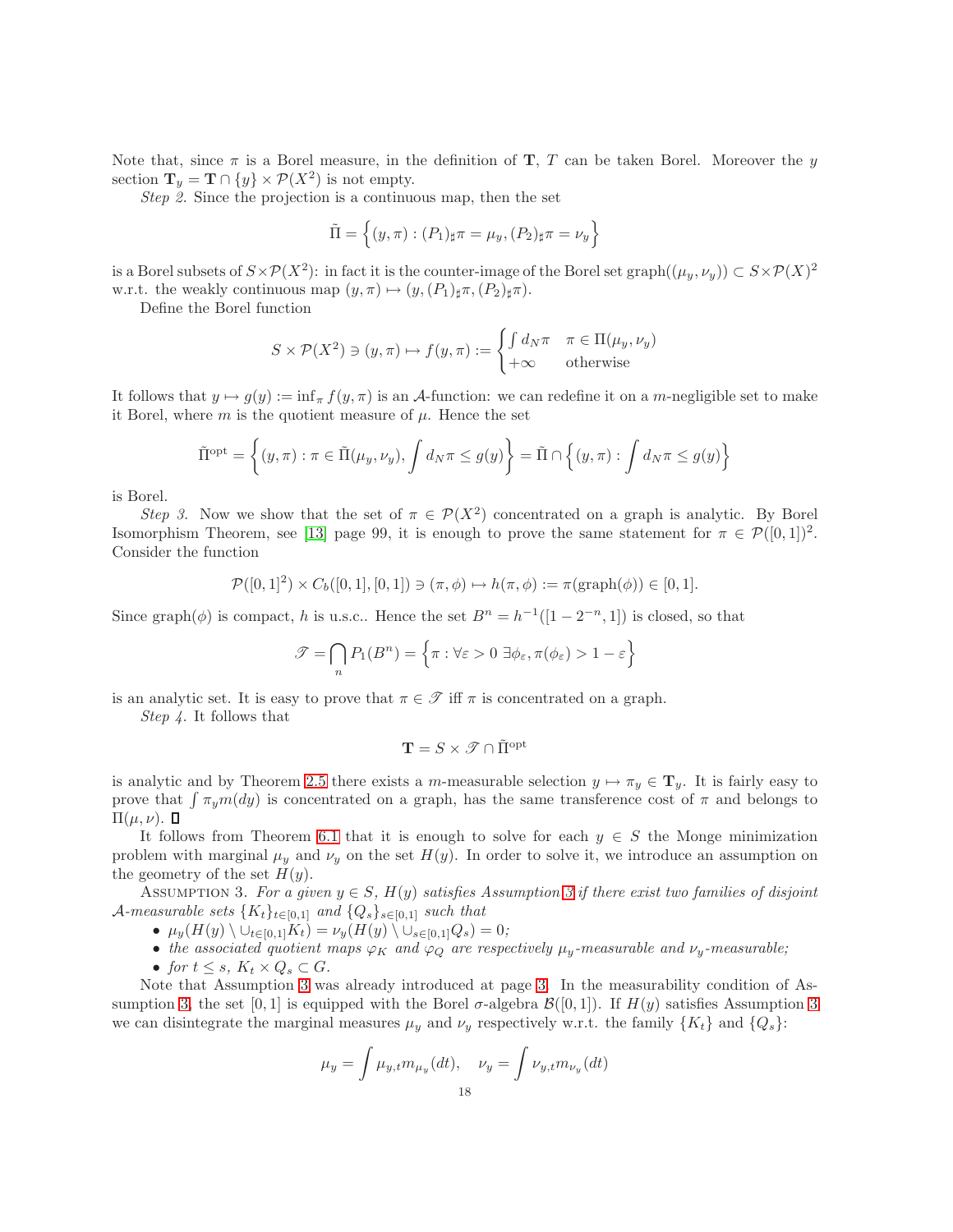<span id="page-18-0"></span>where  $m_{\mu_y} = \varphi_{K\sharp}\mu_y$ ,  $m_{\nu_y} = \varphi_{Q\sharp}\nu_y$  and the disintegrations are strongly consistent.

Proposition 6.2. *Suppose that* H(y) *satisfies Assumption [3](#page-17-0) and that the following conditions hold true:*

- $\bullet$   $m_{\mu_y}$  is continuous;
- $\mu_{y,t}$  *is continuous for*  $m_{\mu_y}$ -*a.e.*  $t \in [0,1]$ ;
- $m_{\mu_y}([0,t]) \geq m_{\nu_y}([0,t])$  for  $m_{\mu_y}$ -a.e.  $t \in [0,1]$ .

*Then there exists a*  $d_N$ *-cyclically monotone*  $\mu_y$ -measurable map  $T_y$  *such that*  $T_{y \sharp} \mu_y = \nu_y$  and

$$
\int d_N(x, T_y(x)) \mu_y(dx) = \int d_N(x, z) \pi_y(dx dz).
$$

*Proof. Step 1*. Since  $m_{\mu_y}$  is continuous and  $m_{\mu_y}([0,t]) \geq m_{\nu_y}([0,t])$ , there exists an increasing map  $\psi : [0,1] \to [0,1]$  such that  $\psi_{\sharp} m_{\mu_y} = m_{\nu_y}$ .

Moreover, since for  $m_{\mu_y}$ -a.e.  $t \in [0,1]$   $\mu_{y,t}$  is continuous, there exists a Borel map  $T_t: K_t \to Q_{\psi(t)}$ such that  $T_{t\sharp}\mu_{y,t} = \nu_{y,\psi(t)}$  for  $m_{\mu_y}$ -a.e.  $t \in [0,1]$ . Since  $\psi(t) \geq t$  the map  $T_t$  is  $d_N$ -cyclically monotone, hence optimal between  $\mu_{y,t}$  and  $\nu_{y,t}$ .

*Step 2.* Reasoning as in the proof of Theorem [6.1,](#page-16-1) one can prove the existence of a  $\mu_y$ -measurable map  $T_y : H(y) \to H(y)$  that is the gluing of all the maps  $T_t$  constructed in *Step 1*. Hence there exists a  $\mu_y$ -measurable map  $T_y: H(y) \to H(y)$  such that  $T_{y\,\sharp}\mu_{y,t} = \nu_{y,\psi(t)}$ . It follows from Assumption [3](#page-17-0) that  $graph(T_y) \subset G$ , hence  $T_y$  is  $d_N$ -cyclically monotone and

$$
T_{\sharp}\mu_y = \int T_{\sharp}\mu_{y,t}m_{\mu_y}(dt) = \int \nu_{y,\psi(t)}m_{\mu_y}(dt) = \int \nu_{y,t}(\psi_{\sharp}m_{\mu_y})(dt) = \nu_y.
$$

Д

The next corollary follows straightforwardly and it sums up all the results.

COROLLARY 6.3. Let  $\pi \in \Pi(\mu, \nu)$  be concentrated on a  $d_N$ -cyclically monotone set  $\Gamma$  satisfying *Assumption* [1.](#page-12-2) Assume that  $\mu$  satisfies Assumption [2](#page-15-1) and for m-a.e.  $y \in S$  the set  $H(y)$  satisfies *Assumption* [3.](#page-17-0) If for m-a.e.  $y \in S$  the hypothesis of Proposition [6.2](#page-18-0) are verified, then there exists an *Borel map*  $T: X \rightarrow X$  *such that* 

$$
\int d_N(x, T(x))\mu(dx) = \int d_N(x, z)\pi(dxdz), \qquad T_{\sharp}\mu = \nu.
$$

*If* π *is also optimal, then* T *solves the Monge minimization problem.*

Let us summarize the theoretical results obtained so far. Let  $\pi \in \Pi(\mu, \nu)$  be a  $d_N$ -cyclically monotone transference plan concentrated on a set Γ. Consider the corresponding family of chain of transport rays and assume that  $\Gamma$  satisfies Assumption [1.](#page-12-2) Then the partition induced by H permits to obtain a strongly consistent disintegration formula of  $\mu, \nu$  and  $\pi$  holds. If  $\mu$  satisfies Assumption [2](#page-15-1) then the set of initial points is  $\mu$ -negligible and the conditional probabilities  $\mu_{\nu}$  are continuous.

Since the geometry of  $H(y)$  can be wild, we need another assumption to build a  $d_N$ -monotone transference map between  $\mu_y$  and  $\nu_y$ . If  $H(y)$  satisfies Assumption [3](#page-17-0) we can perform another disintegration and, under additional regularity of the conditional probabilities of  $\mu_y$  and of the quotient measure of  $\mu_y$ , we prove the existence of a  $d_N$ -monotone transference map between  $\mu_y$  and  $\nu_y$ . Applying the same reasoning for m-a.e. y we prove the existence of a transport map T between  $\mu$  and  $\nu$  that has the same transference cost of the given  $d_N$ -cyclically monotone plan  $\pi$ .

<span id="page-18-1"></span>6.1. Example. We conclude this Section with the analysis of a particular case in which the set  $H(y)$  satisfies Assumption [3.](#page-17-0) The hypothesis of Proposition [6.2](#page-18-0) and Assumption [3](#page-17-0) were partially inspired by this example. What follows will be useful in the next Section, however, since it is not only related to what will be proved in Section [7,](#page-19-0) we have decided to present it here.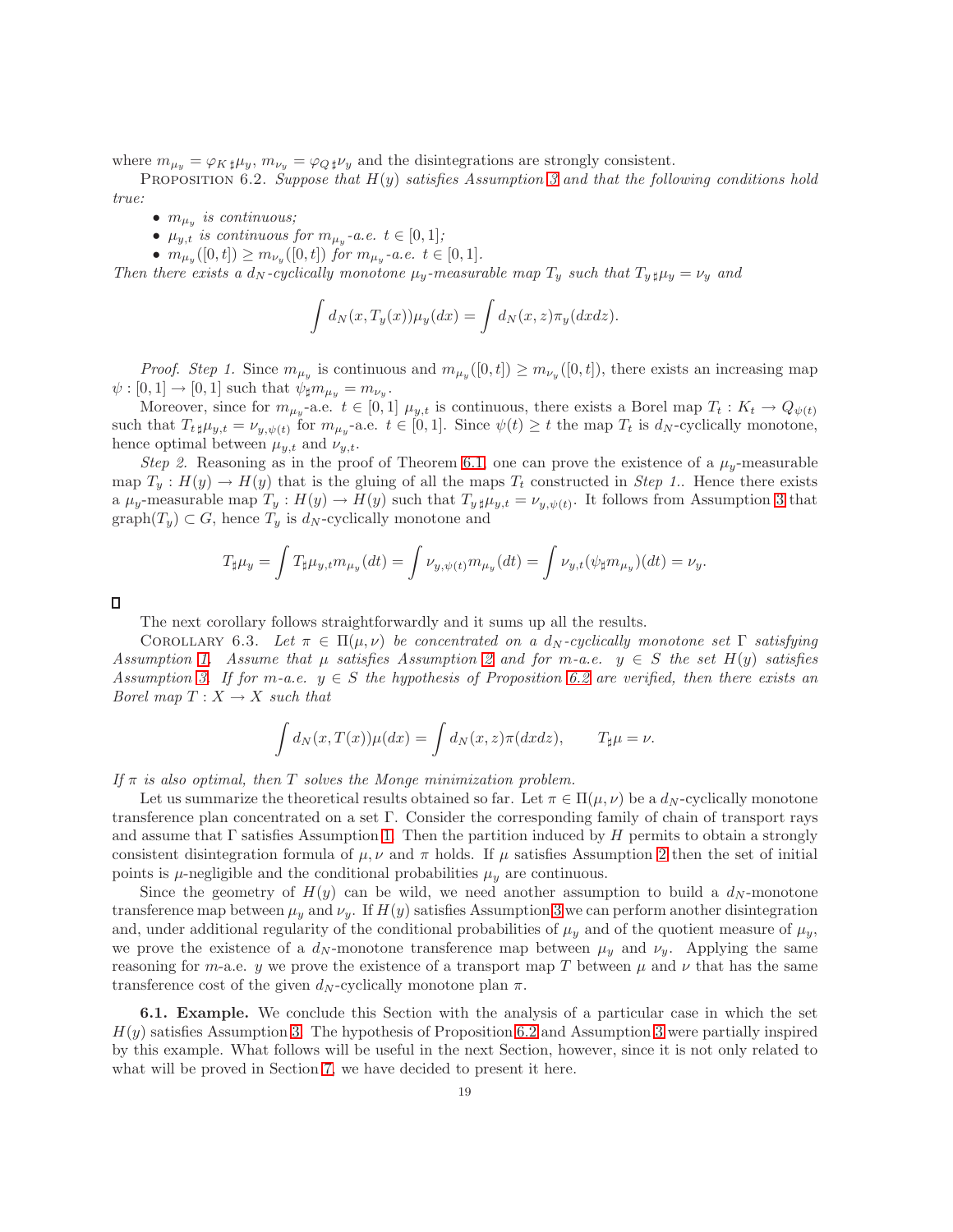

Fig. 6.1: The hourglass set  $K(z)$ .

Fix the following notation: a continuous curve  $\gamma : [0,1] \to X$  is *increasing* if for  $t, s \in [0,1]$ 

$$
t \le s \Longrightarrow (\gamma(t), \gamma(s)) \in G
$$

DEFINITION 6.4 (Hourglass sets). *For*  $z \in X$  *define the* hourglass set

$$
K(z) := \Big\{ (x, y) \in X \times X : (x, z), (z, y) \in G \Big\}.
$$

Assume that there exists an increasing curve  $\gamma$  such that

$$
H(y) \times X \cap \Gamma \subset \bigcup_{t \in [0,1]} K(\gamma(t)) \cap \Gamma.
$$

Note that this assumption is equivalent to request that on each chain of transport rays the branching structures can appear only along an increasing curve  $\gamma$ .

Then  $H(y)$  satisfies Assumption [3.](#page-17-0) Indeed first notice that  $K(z)$  is analytic, then define the family of sets

$$
K_t := G^{-1}(\gamma(t)) \setminus \bigcap_{s < t} G^{-1}(\gamma(s)), \qquad Q_t := G(\gamma(t)) \setminus \bigcap_{t < s} G(\gamma(s)).
$$

Since  $\gamma$  is increasing,  $K_t$  and  $Q_s$  are A-measurable and the quotient maps are A-measurable: let  $[a, b] \subset$  $[0, 1]$ 

$$
\varphi_K^{-1}([a,b]) = \bigcup_{t \in [a,b]} K_t = G^{-1}(\gamma(b)) \setminus G^{-1}(\gamma(a)) \cup K_a \in \mathcal{A}
$$

and the same calculation holds true for  $\varphi_Q$ . From the increasing property of  $\gamma$  it follows that  $K_t \times Q_s \in G$ for every  $0 \le t \le s \le 1$ . Again from the increasing property of  $\gamma$  it follows that  $m_{\mu_y}([0,t]) \ge m_{\nu_y}([0,t])$ .

<span id="page-19-0"></span>7. An application. Throughout this section  $|\cdot|$  will be the euclidean distance of  $\mathbb{R}^d$ .

Let  $C \subset \mathbb{R}^d$  be an open convex set such that  $M := \partial C$  is a smooth compact sub-manifold of  $\mathbb{R}^d$  of dimension  $d-1$ . Let  $X := \mathbb{R}^d \setminus C$ . Clearly X endowed with the euclidean topology is a Polish space.

Consider the following geodesic distance:  $d_M : X \times X \to [0, +\infty]$ :

<span id="page-19-1"></span>
$$
d_M(x, y) := \inf \{ L(\gamma) : \gamma \in \text{Lip}([0, 1], X), \gamma(0) = x, \gamma(1) = y \},\tag{7.1}
$$

where L is the standard euclidean arc-length:  $L(\gamma) = \int |\dot{\gamma}|$ . Hence M can be seen as an obstacle for geodesics connecting points in  $X$ . Note that any minimizing sequence has uniformly bounded Lipschitz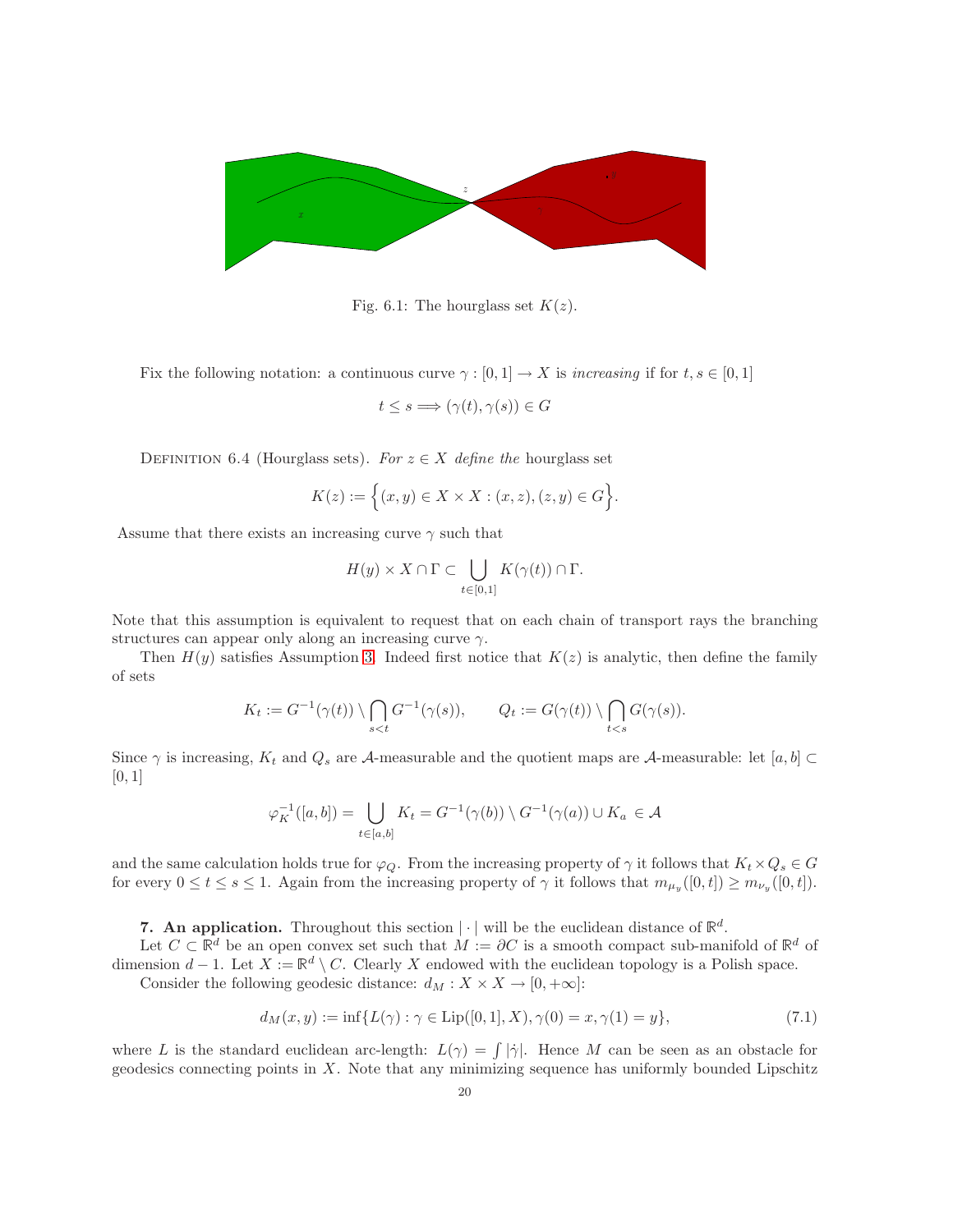constant, therefore in the definition of  $d_M$  we can substitute inf with min. Hence  $d_M$  is a geodesic distance on  $X$ .

We will show that given  $\mu, \nu \in \mathcal{P}(\mathbb{R}^d)$  with  $\mu \ll \mathcal{L}^d$ , the Monge minimization problem with geodesic cost  $d_M$  admits a solution.

From now on we will assume that  $\mu \ll \mathcal{L}^d$ . and all the sets and structures introduced during the paper will be referred to this Monge problem.

The strategy to solve the Monge minimization problem is the one used in Section [6:](#page-16-2) build an optimal map on each equivalence class  $H(y)$  and then use Theorem [6.1.](#page-16-1) To prove the existence these optimal maps we will show that the geometry of the chain of transport rays  $H(y)$  is the one presented in Example [6.1](#page-18-1) and that the hypothesis of Proposition [6.2](#page-18-0) are satisfied.

<span id="page-20-0"></span>LEMMA 7.1. *The distance*  $d_M$  *is a continuous map.* 

*Proof. Step 1.* Let  $\{x_n\}_{n\in\mathbb{N}}, \{y_n\}_{n\in\mathbb{N}} \in X$  such that  $|x_n - x| \to 0$   $|y_n - y| \to 0$ . Since the boundary of X is a smooth manifold, for every  $n \in \mathbb{N}$  there exist curves  $\gamma_{1,n}, \gamma_{2,n} \in \text{Lip}([0,1], X)$  such that

- $\gamma_{1,n}(0) = x, \gamma_{1,n}(1) = x_n;$
- $\gamma_{2,n}(0) = y, \gamma_{2,n}(1) = y_n;$
- $L(\gamma_{i,n}) \to 0$  as  $n \to +\infty$ , for  $i = 1, 2$ .

Consider  $\gamma_n \in \text{Lip}([0,1], X)$  such that  $\gamma_n(0) = x_n, \gamma_n(1) = y_n$  and  $L(\gamma_n) \leq d_M(x_n, y_n) + 2^{-n}$ . Gluing  $\gamma_{1,n}$  and  $\gamma_{2,n}$  to  $\gamma_n$  it follows

$$
d_M(x, y) \le d_M(x_n, y_n) + 2^{-n} + L(\gamma_{1,n}) + L(\gamma_{2,n}).
$$

Hence  $d_M$  is l.s.c..

*Step 2.* Taking a minimizing sequence of admissible curves for  $d_M(x, y)$  and gluing them with  $\gamma_{i,n}$  as in *Step 1.*, it is fairly easy to prove that  $d_M$  is u.s.c. and therefore continuous.  $\Box$ 

As a corollary we have the existence of an optimal transference plan  $\pi$ . Hence from now on  $\pi$ will be an optimal transference plan and all the structures defined during the paper starting from a generic  $d_N$ -cyclically monotone plan, are referred to it. Moreover there exists  $\varphi \in \text{Lip}_{d_M}(X,\mathbb{R})$  such that  $\Gamma = \Gamma' = G = \{(x, y) \in X \times X : \varphi(x) - \varphi(y) = d_M(x, y)\}.$  Note that  $\Gamma$  is closed.

The next result shows that the sets  $H(y)$  have the structure of Example [6.1.](#page-18-1) The convex assumption on the obstacle is fundamental: each transport rays is composed by a straight line, a geodesic on M where branching structures are allowed and again a straight line.

<span id="page-20-1"></span>LEMMA 7.2. For all  $y \in S$ ,  $H(y)$  has the geometry of Example [6.1:](#page-18-1) there exists an increasing curve  $\gamma_y : [0,1] \to X$  *such that* 

$$
H(y) \times X \cap \Gamma \subset \bigcup_{t \in [0,1]} K(\gamma_y(t)) \cap \Gamma.
$$

*Proof.* Since due to convexity and smoothness of the obstacle, the geodesics of  $d<sub>M</sub>$  are smooth and composed by a first straight line, a geodesic of the manifold and a final straight line, a branching structure can appear only on the manifold M. If  $H(y) \neq R(y)$ , consider the following sets:

$$
Z := \bigcap_{z \in H(y) \cap M} G^{-1}(z) \cap M, \quad W := \bigcap_{z \in H(y) \cap M} G(z) \cap M.
$$

By  $d_M$ -monotonicity, smoothness and convexity of M, for all  $z \in H(y) \cap M$  the set  $G^{-1}(z) \cap M$  is always contained in the same geodesic of M. Using the compactness of  $M, Z = \{z\}$  and  $W = \{w\}$  and  $(z, w) \in G$ . Consider the unique increasing geodesic  $\gamma_y \in \gamma_{[z,w]}$  such that  $\gamma_y = G(z) \cap G^{-1}(w)$ . Hence

$$
H(y) \times X \cap \Gamma \subset \bigcup_{\substack{t \in [0,1] \\ 21}} K(\gamma_y(t)) \cap \Gamma.
$$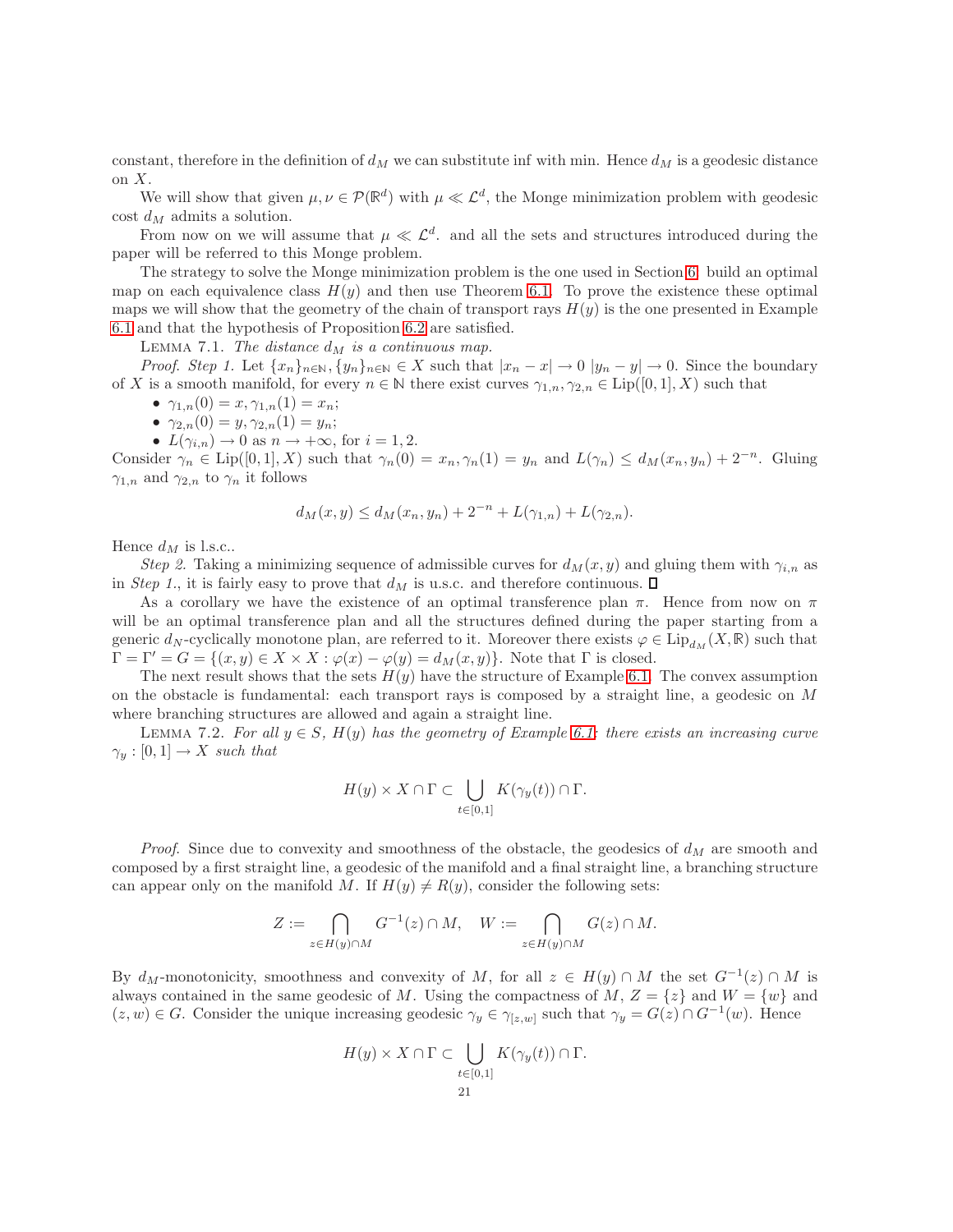### <span id="page-21-0"></span> $\Box$

Remark 2. *From Lemma [7.1](#page-20-0) and Lemma [7.2](#page-20-1) it follows that, for any transference plan* π*, the set of chain of transport rays* H *satisfies Assumption [1.](#page-12-2)*

*Indeed consider*  $H(y)$  *and the corresponding geodesic*  $\gamma_y$  *from Lemma [7.2.](#page-20-1) Then take any sequence*  $x_n \in H(y)$  such that  $|x_n - x| \to 0$  as  $n \to +\infty$ . Note that there exist  $s_n \in [0,1]$  and  $t_n \in \mathbb{R}$  such that  $x_n = \gamma_y(s_n) + t_n \nabla \gamma_y(s_n)$ . Possibly passing to subsequences,  $s_n \to s$ ,  $t_n \to t$  with  $x = \gamma_y(s) + t \nabla \gamma_y(s)$ .  $Since \,(\gamma_y(s_n), x_n) \in G$  and G is closed it follows that  $(\gamma_y(s), x) \in G$ . From  $(y, \gamma_y(s)) \in R$  follows  $x \in H(y)$ *. Hence point (a) of Assumption [1](#page-12-2) holds true.* 

*Point* [\(b\)](#page-12-4) of Assumption [1](#page-12-2) follows directly from the continuity of  $d_N$ .

In the following Lemma we prove that the problem can be reduced to the equivalence classes  $H(y)$ . We use the following notation: the quotient map induced by  $H$  will be denoted by  $f<sup>y</sup>$  and the corresponding quotient measure  $f^y_\sharp\mu$  by  $m_H$ .

<span id="page-21-1"></span>Lemma 7.3. *The* µ*-measure of the set of initial points is zero, hence*

$$
\mu = \int \mu_y m_H(dy).
$$

*Moreover*  $\mu_y$  *is continuous for*  $m_H$ -*a.e. y*.

*Proof*.

*Step 1.* Since  $\mu \ll L^d$ , it is enough to prove that the set of initial points is  $\mathcal{L}^d$ -negligible and that the disintegration w.r.t. H of  $\mathcal{L}^d$  restricted to any compact set has continuous conditional probabilities. Indeed if  $\mathcal{L}^d$ <sub>LK</sub> =  $\int \eta_y m_{\mathcal{L}^d}(dy)$  and  $\mu = \rho \mathcal{L}^d$  then  $m_{\mu} \ll m_{\mathcal{L}^d}$  and

$$
\mu_{\mathsf{L} K} = \int \rho \eta_y m_{\mathcal{L}^d}(dy) = \int \rho \frac{dm_{\mathcal{L}^d}}{dm_\mu} \eta_y m_\mu(dy),
$$

where  $m_{\mu}$  is the quotient measure of  $\mu_{K}$ . It follows that the continuity of  $\eta_{y}$  implies the continuity of conditional probabilities of  $\mu$ . Hence the claim is to prove that  $\mathcal{L}^d$  satisfies Assumption [2.](#page-15-1)

*Step 2.* Let  $K \subset X$  be any compact set with  $\mathcal{L}^d(K) > 0$ . Possibly intersecting K with  $B_r(x)$  for some  $x \in \mathbb{R}^d \setminus C$  and  $r > 0$ , we can assume w.l.o.g. that  $K \subset B_{\varepsilon}(x)$  and  $B_{2\varepsilon}(x) \cap M = \emptyset$ . Since  $d_M \geq d$ ,  $K_t \subset B_{2\varepsilon}(x)$  for all  $t \leq \varepsilon$ . Since  $d_M = |\cdot|$  in  $B_{2\varepsilon}(x)$ , it follows that inside  $B_{2\varepsilon}(x) \times B_{2\varepsilon}(x) d_M$ -cyclically monotonicity is equivalent to | · |-cyclically monotonicity. It follows that the set  $H \cap G(K) \times G^{-1}(K_{\varepsilon})$  is | · |-cyclically monotone.

*Step 3.* The following is proved in [\[4\]](#page-25-4): consider a metric measure space  $(X, d, m)$  with d non-branching geodesic distance,  $m \in \mathcal{P}(X)$  and assume that  $(X, d, m)$  satisfies  $MCP(K, N)$ , for the definition of  $MCP(K, N)$  we refer to [\[14\]](#page-26-8). Let  $\Gamma$  be a d-cyclically monotone set and consider the evolution of sets induced by Γ, then m satisfies Assumption [2](#page-15-1) w.r.t. this evolution of sets.

Since  $B_{2\varepsilon}(x)$  is a convex set, it follows that  $(B_{2\varepsilon}(x), |\cdot|, \mathcal{L}^d)$  satisfies  $MCP(0, d)$ . Therefore  $\mathcal{L}^d$ satisfies Assumption [2](#page-15-1) w.r.t. the evolution of sets induced by  $H \cap G(K) \times G^{-1}(K_{\varepsilon})$ . The claim follows.  $\Box$ 

Hence we can assume w.l.o.g. that  $\mu(G^{-1}(M)) = \nu(G(M)) = 1$ : if  $H(y)$  do not intersect the obstacle, it is a straight line and the marginal  $\mu_y$  is continuous. Since the existence of an optimal transport map on a straight line with first marginal continuous is a standard fact in optimal transportation, the reduction follows.

Recall the two family of sets introduced in Example [6.1:](#page-18-1)

$$
K_{y,t} := G^{-1}(\gamma_y(t)) \setminus \bigcap_{s
$$

It follows from Lemma [7.2](#page-20-1) and Example [6.1](#page-18-1) that

$$
\mu_y = \int \mu_{y,t} m_{\mu_y}(dt), \quad \nu_y = \int \nu_{y,t} m_{\nu_y}(dt).
$$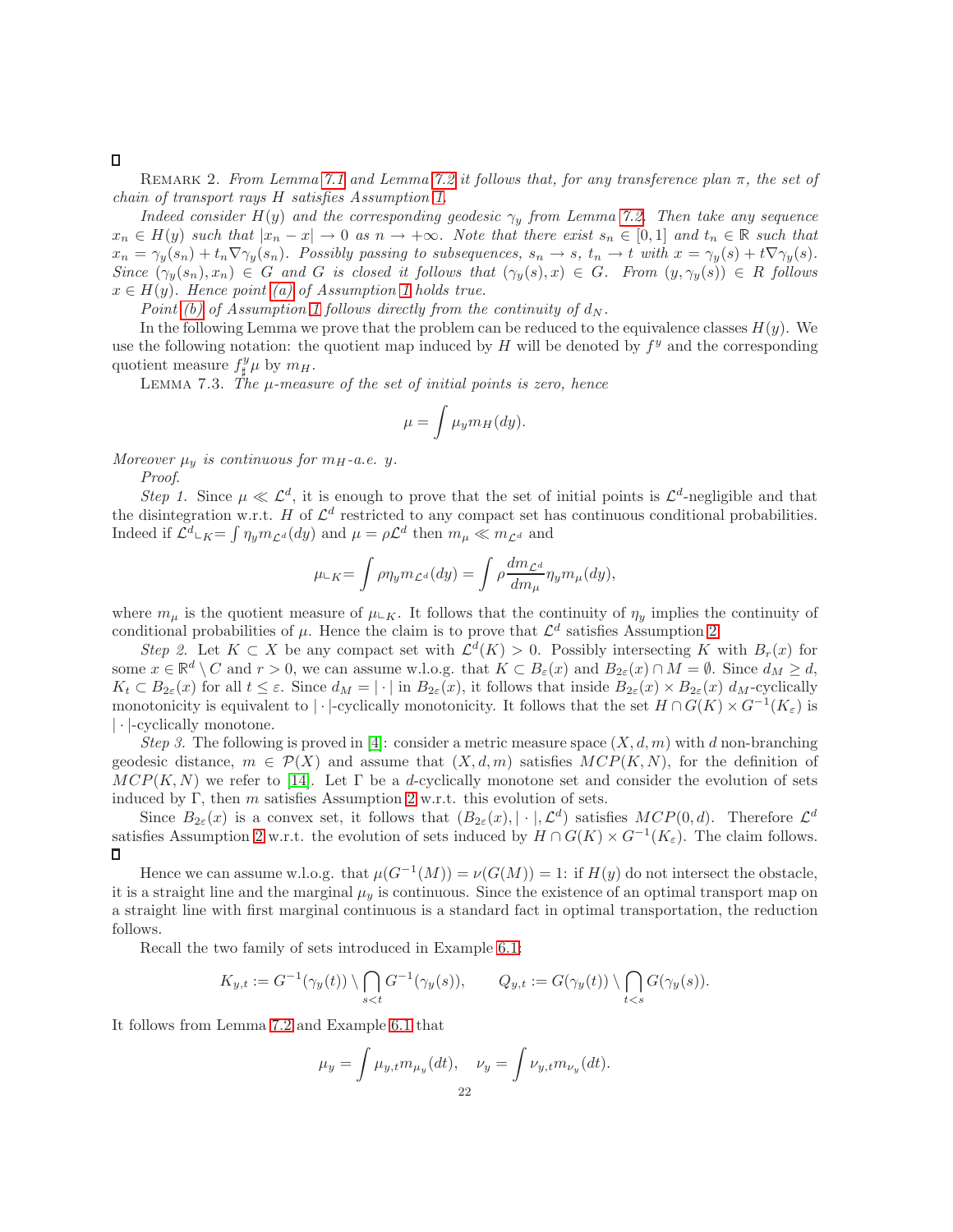with  $\mu_{y,t}(K_{y,t}) = \nu_{y,t}(Q_{y,t}) = 1$ . Moreover using the increasing curve  $\gamma_y$ , we can assume that  $m_{\mu_y} \in$  $\mathcal{P}(M)$ , indeed

$$
\mu_y = \int_{[0,1]} \mu_{y,t} m_{\mu_y}(dt) = \int_{\gamma_y([0,1])} \mu_{y,\gamma_y^{-1}(z)}(\gamma_y \mu_{\mu_y})(dz). \tag{7.2}
$$

And the same calculation holds true for  $\nu_y$  and  $m_{\nu_y}$ . Therefore in the following

<span id="page-22-1"></span>
$$
\mu_y = \int_M \mu_{y,z} m_{\mu_y}(dz), \quad \nu_y = \int_M \nu_{y,z} m_{\nu_y}(dz)
$$
\n(7.3)

with  $\mu_{y,z}(K_{y,\gamma_y^{-1}(z)}) = \nu_{y,z}(Q_{y,\gamma_y^{-1}(z)}) = 1$  and  $m_{\mu_y}(\gamma_y([0,1])) = m_{\nu_y}(\gamma_y([0,1])) = 1$ .

Moreover w.l.o.g. we can assume that  $S = f^y(\mathbb{R}^d) \subset M$ , in particular we can assume that for all  $y \in S$  there exists  $t(y) \in [0, 1]$  such that  $y = \gamma_y(t(y))$ .

According to Proposition [6.2,](#page-18-0) to obtain the existence of an optimal map on  $H(y)$  it is enough to prove that  $m_{\mu_y}$  is continuous and  $\mu_{y,z}$  is continuous for  $m_{\mu_y}$ -a.e.  $z \in M$ . Recall that  $m_{\mu_y}(\gamma_y([0,t])) \ge$  $m_{\nu_y}(\gamma_y([0,t]))$  is a straightforward consequence of the increasing property of  $\gamma_y$ .

<span id="page-22-2"></span>Remark 3. *Consider the following* A*-measurable map:*

$$
G^{-1}(M)\setminus (a(M)\cap M)\ni w\mapsto f^M(w):=Argmin\{d(z,w):z\in M\cap G(w)\}\in M.
$$

*Consider the measure*  $m := f^M_\sharp \mu \in \mathcal{P}(M)$ *. Observing that*  $f^M(H(y)) = \gamma_y([0,1])$ *, it follows that the*  $support\ of\ m\ is\ partitioned\ by\ a\ d_M-cyclically\ monotone\ equivalent\ relation:$ 

$$
m\Big(\bigcup_{y\in S}\gamma_y([0,1])\Big) = 1, \qquad \bigcup_{y\in S}\gamma_y([0,1]) \times \bigcup_{y\in S}\gamma_y([0,1]) \cap G \text{ is } d_M\text{-cyclically monotone}
$$

*Moreover*  $f^y$  is a quotient map also for this equivalence relation. Note that  $f^y_{\sharp}m = m_H$ : consider  $I \subset S$ 

$$
(f_{\sharp}^{y}m)(I) = m\left(\bigcup_{y \in I} \gamma_{y}([0,1])\right) = \mu\left(G^{-1}(\bigcup_{y \in I} \gamma_{y}([0,1]))\right)
$$

$$
= \mu\left(\bigcup_{y \in I} H(y)\right) = (f_{\sharp}^{y}\mu)(I) = m_{H}(I).
$$

*It follows that*

$$
m = \int_{S} (f_{\sharp}^{M} \mu_{y}) m_{H}(dy)
$$

and from [\(7.3\)](#page-22-1)  $f^M_\sharp \mu_y = m_{\mu_y}$ . Hence the final disintegration formula for m is the following one:

$$
m = \int_{S} m_{\mu_y} m_H(dy). \tag{7.4}
$$

.

<span id="page-22-0"></span>PROPOSITION 7.4. *The measure* m *is absolutely continuous w.r.t. the Hausdorff measure*  $\mathcal{H}^{d-1}$ *restricted to M.*

*Proof.* Recall that  $\varphi \in \text{Lip}_{d_M}(\mathbb{R}^d)$  is the potential associated to  $\Gamma$  and consider the following set

$$
M_2 := P_1\Big(\{(x,y)\in M\times M : |\varphi(x)-\varphi(y)|=d_M(x,y)\}\setminus\{x=y\}\Big)
$$
  
23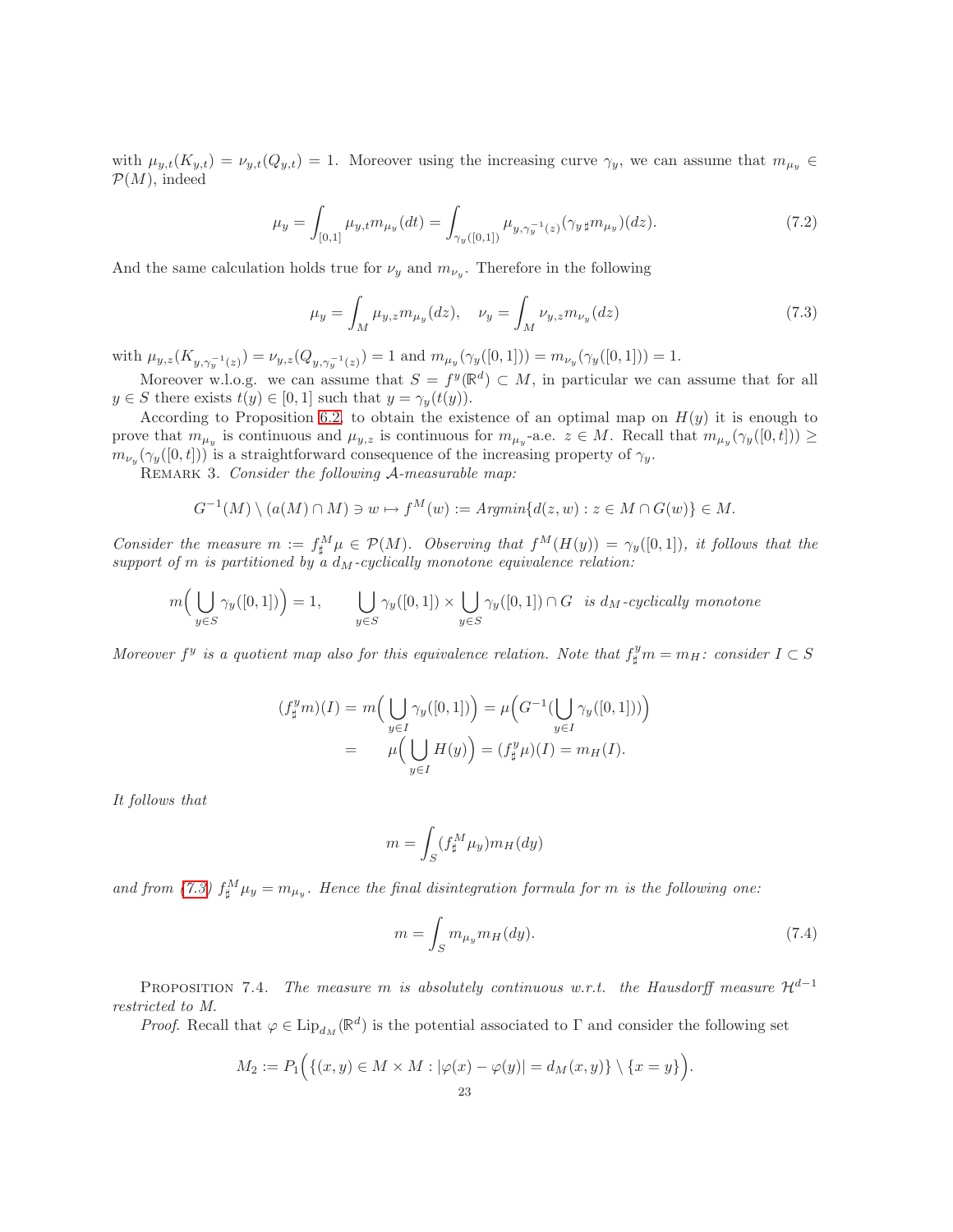*Step 1.* Define the following map:  $M_2 \ni w \mapsto \Xi(w) := \text{Argmin}\{\varphi(w) - \varphi(z) : z \in M_2\}.$  Then the function  $\varphi$  is a potential for the Monge minimization problem on M with cost the geodesic distance, that coincides with  $d_M$ , with first marginal m and as second marginal  $\Xi_{\sharp}m$ .

It follows from Proposition 15 of [\[10\]](#page-26-5) that  $\nabla\varphi$  is a Lipschitz function: for all  $x, y \in M_2$ 

$$
|\nabla \varphi(x) - \nabla \varphi(y)| \le L d_M(x, y).
$$

In [\[10\]](#page-26-5) the Lipschitz constant L is uniform for x, y belonging to sets uniformly far from the starting and ending points of the geodesics on  $M$  of the transport set. Since in our setting the geodesics on  $M$  do not intersect, L is uniform on the whole M. Moreover note that if  $z = \gamma_y(t)$ , then

$$
\nabla \varphi(z) = -\frac{\dot{\gamma}_y(t)}{|\dot{\gamma}_y(t)|}.
$$

*Step 2.* For  $t \geq 0$ , define the following map

$$
M_2 \ni x \mapsto \psi_t(x) := x + \nabla \varphi(x)t.
$$

Possibly restricting  $\psi_t$  to a subset of M of points coming from transport rays of uniformly positive length, since  $t \mapsto \psi_t(x)$  is a parametrization of the transport ray touching M in x, by  $d_M$ -cyclical monotonicity of Γ, we can assume that  $\psi_t$  is injective. Moreover  $\psi_t$  is bi-Lipschitz, provided t is small enough: indeed

$$
|x + \nabla \varphi(x)t - y - \nabla \varphi(y)t| \ge |x - y|(1 - Lt).
$$

It follows that

$$
M_2 \times [-\delta, \delta] \ni (x, s) \mapsto \psi(x, s) := x + \nabla \varphi(x)(t + s)
$$

is bi-Lipschitz and injective provided  $\delta \leq 1/L+t$ . Hence the Jacobian determinant of  $\varphi$ ,  $Jd\varphi$ , is uniformly positive.

*Step 3.* Consider the following set

$$
B := \{ x \in \mathbb{R}^d : t - \delta \le d(M, x) \le t + \delta \} \cap G^{-1}(M)
$$

where d is the euclidean distance. Clearly B is the range of  $\psi$  and  $\mathcal{L}^d(B) > 0$ . Since M is a smooth manifold, we can pass to local charts: let  $\tilde{U}_{\alpha} \subset \mathbb{R}^{d-1}$  be an open set and  $\tilde{h}_{\alpha}: U_{\alpha} \to M$  the corresponding parametrization map. The map

$$
U_{\alpha}\times[-\delta,\delta]\ni(x,s)\mapsto\psi_{\alpha}(x,s):=\psi(h_{\alpha}(x),s)
$$

is a bi-Lipschitz parametrization of the set  $B_{\alpha} := B \cap G^{-1}(h_{\alpha}(U_{\alpha})).$ 

It follows directly from the Area Formula, see for example [\[1\]](#page-25-8), that

$$
\mathcal{L}^d \llcorner_{B_{\alpha}} = \psi_{\alpha \, \sharp} \Big( J d \psi_{\alpha} (\mathcal{L}^{d-1} \times dt) \llcorner_{U_{\alpha} \times [-\delta, \delta]} \Big),
$$

hence  $f^M_\sharp \mathcal{L}^d_{\bot B_\alpha} \ll \mathcal{H}^{d-1} \bot_M$ . Since B can be covered with a finite number of  $B_\alpha$  and  $\mathcal{L}^d \bot_{B_\alpha}$  is equivalent to  $m$ , the claim follows.  $\square$ 

Recall the following result. Let  $(M, g)$  be a *n*-dimensional compact Riemannian manifold, let  $d_M$  be the geodesic distance induced by g and  $\eta$  the volume measure. Then the disintegration of  $\eta$  w.r.t. any  $d_M$ -cyclically monotone set is strongly consistent and the conditional probabilities are continuous. This result is proved in [\[4\]](#page-25-4), Theorem 9.5, in the more general setting of metric measure space satisfying the measure contraction property.

<span id="page-23-0"></span>COROLLARY 7.5. For  $m_H$ -a.s.  $y \in S$ , the quotient measure  $m_{\mu_y}$  is continuous.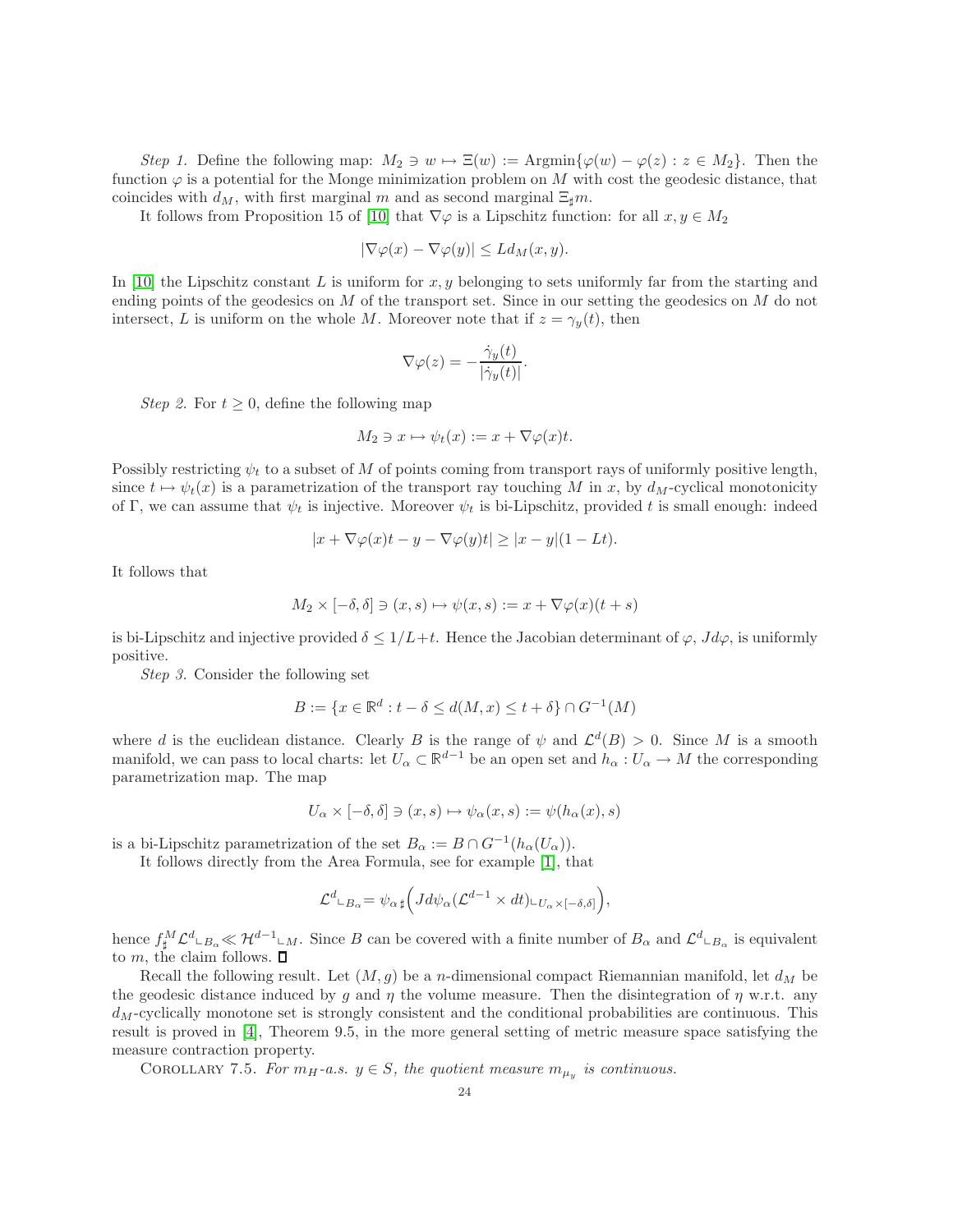*Proof.* We have proved in Remark [3](#page-22-2) that the measures  $m_{\mu_y}$  are the conditional probabilities of the disintegration of m w.r.t. the equivalence relation given by the membership to geodesics  $\gamma_y$  and  $m_H$ is the corresponding quotient measure. Hence the claim follows directly from Theorem 9.5 of [\[4\]](#page-25-4) and Proposition [7.4.](#page-22-0)  $\Box$ 

<span id="page-24-0"></span>PROPOSITION 7.6. *For*  $m_H$ -a.e.  $y \in S$ , the measures  $\mu_{y,z}$  are continuous for  $m_{\mu_y}$ -a.e.  $z \in M$ . *Proof.* Recall that  $f^M_\sharp \mu = m$ .

*Step 1.* The measure  $\mu$  can be disintegrated w.r.t. the partition given by the family of pre-images of the A-measurable map  $f^M$ :  $\{(f^M)^{-1}(p)\}_{p\in f^M(\mathbb{R}^d)}$ . Clearly  $f^M$  is a possible quotient map, hence

<span id="page-24-1"></span>
$$
\mu = \int \mu_z m(dz),\tag{7.5}
$$

The set  $G^{-1}(M)\setminus a(M) \times G^{-1}(M)\setminus a(M) \cap G$  is | $\cdot$ |-cyclically monotone and  $\mu \ll \mathcal{L}^d$ , hence it follows that for *m*-a.e.  $z \in f^M(\mathbb{R}^d)$ ,  $\mu_z$  is continuous.

Step 2. From Lemma [7.3](#page-21-1)  $\mu = \int \mu_y m_H(dy)$ , therefore

$$
m = f_{\sharp}^M \mu = \int (f_{\sharp}^M \mu_y) m_H(dy),
$$

hence using [\(7.5\)](#page-24-1) and the uniqueness of the disintegration

$$
\mu = \int \left( \int \mu_z(f_\sharp^M \mu_y)(dz) \right) m_H(dy), \qquad \mu_y = \int \mu_z(f_\sharp^M \mu_y)(dz),
$$

where the last equality holds true for  $m_H$ -a.e.  $y \in S$ . Hence for  $m_H$ -a.e.  $y \in S$  the measures  $\mu_{y,z}$  are continuous for  $m_{\mu_y}$ -a.e.  $z \in M$ .

Finally we can prove the existence of an optimal map for the Monge minimization problem with obstacle.

THEOREM 7.7. *There exists a solution for the Monge minimization problem with cost*  $d_M$  and *marginal*  $\mu, \nu$  *with*  $\mu \ll \mathcal{L}^d$ .

*Proof.* From Lemma [7.3](#page-21-1) it follows that  $\mu$  can be disintegrated w.r.t. the equivalence relation H. From Theorem [6.1](#page-16-1) it follows that to prove the claim it is enough to prove the existence of an optimal map on each equivalence class  $H(y)$ . Hence we restrict the analysis to the classes  $H(y)$  such that  $H(y) \neq R(y)$ and for them we proved in Lemma [7.2](#page-20-1) that Assumption [3](#page-17-0) holds true. In Proposition [7.4,](#page-22-0) Corollary [7.5](#page-23-0) and Proposition [7.6](#page-24-0) we proved that for  $m_H$ -a.e.  $y \in S$  the measures  $m_{\mu_y}$  and  $\mu_{y,z}$  verify the hypothesis of Proposition [6.2.](#page-18-0) Therefore the claim follows.  $\Box$ 

### **ACKNOWLEDGEMENTS**

I would like to express my gratitude to Stefano Bianchini for his support during the preparation of this paper. I wish to thank Luigi De Pascale for drawing my attention on the obstacle problem.

## Appendix A. Notation.

| $P_{i_1i_I}$                                | projection of $x \in \Pi_{k=1,,K} X_k$ into its $(i_1,,i_I)$ coordinates, keeping order                                           |
|---------------------------------------------|-----------------------------------------------------------------------------------------------------------------------------------|
| $\mathcal{P}(X)$ or $\mathcal{P}(X,\Omega)$ | probability measures on a measurable space $(X, \Omega)$                                                                          |
| $\mathcal{M}(X)$ or $\mathcal{M}(X,\Omega)$ | signed measures on a measurable space $(X, \Omega)$                                                                               |
| $f\mathop{\llcorner} A$                     | the restriction of the function $f$ to $A$                                                                                        |
| $\mu\llcorner_A$                            | the restriction of the measure $\mu$ to the $\sigma$ -algebra $A \cap \Sigma$                                                     |
| $\mathcal{L}^d$                             | Lebesgue measure on $\mathbb{R}^d$                                                                                                |
| $\mathcal{H}^k$                             | $k$ -dimensional Hausdorff measure                                                                                                |
| $\Pi(\mu_1,\ldots,\mu_I)$                   | $\pi \in \mathcal{P}(\Pi_{i=1}^I X_i, \otimes_{i=1}^I \Sigma_i)$ with marginals $(P_i)_{\sharp} \pi = \mu_i \in \mathcal{P}(X_i)$ |
| $\mathcal{I}(\pi)$                          | $\cos t$ functional $(2.5)$                                                                                                       |
| $\mathcal{C}$                               | cost function : $X \times Y \mapsto [0, +\infty]$                                                                                 |
|                                             |                                                                                                                                   |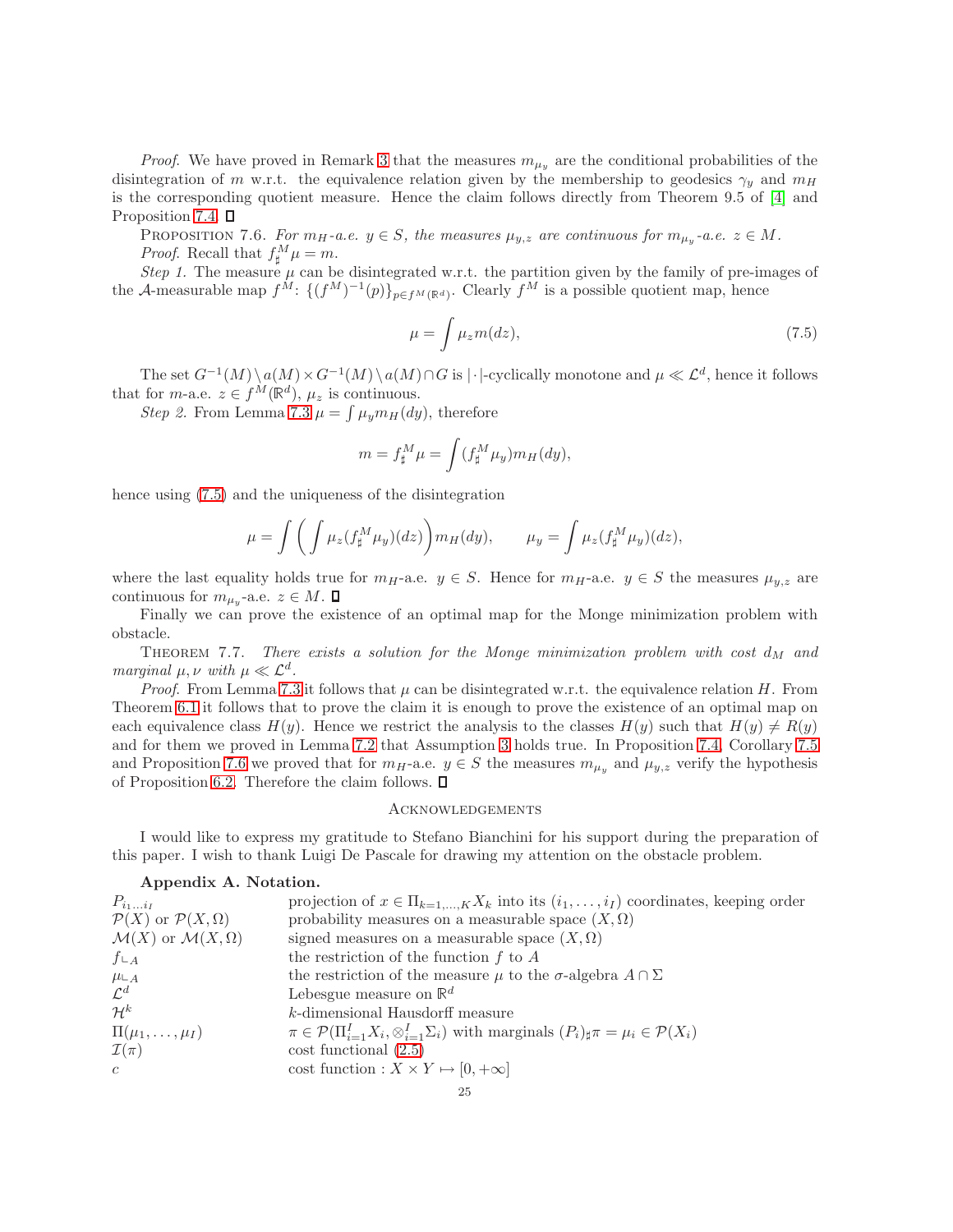| I                                                                                                                      | transportation cost $(2.5)$                                                            |
|------------------------------------------------------------------------------------------------------------------------|----------------------------------------------------------------------------------------|
| $\phi^c$                                                                                                               | c-transform of a function $\phi$ (2.6)                                                 |
| $\partial^c\varphi$                                                                                                    | d-subdifferential of $\varphi$ (2.7)                                                   |
| $\Phi_c$                                                                                                               | subset of $L^1(\mu) \times L^1(\nu)$ defined in (2.8)                                  |
| $J(\phi, \psi)$                                                                                                        | functional defined in $(2.9)$                                                          |
| $C_b$ or $C_b(X, \mathbb{R})$                                                                                          | continuous bounded functions on a topological space $X$                                |
| (X,d)                                                                                                                  | Polish space                                                                           |
| $(X, d_L)$                                                                                                             | non-branching geodesic separable metric space                                          |
| $D_N(x)$                                                                                                               | the set $\{y: d_N(x,y) < +\infty\}$                                                    |
| $L(\gamma)$                                                                                                            | length of the Lipschitz curve $\gamma$ , Definition 2.8                                |
| $B_r(x)$                                                                                                               | open ball of center x and radius r in $(X, d)$                                         |
| $B_{r,L}(x)$                                                                                                           | open ball of center x and radius r in $(X, dL)$                                        |
| $\mathcal{K}(X)$                                                                                                       | space of compact subsets of $X$                                                        |
| $d_H(A, B)$                                                                                                            | Hausdorff distance of $A, B$ w.r.t. the distance $d$                                   |
| $A_x, A_y$                                                                                                             | x, y section of $A \subset X \times Y$ (2.3)                                           |
| $\mathcal{B},\,\mathcal{B}(X)$                                                                                         | Borel $\sigma$ -algebra of X Polish                                                    |
| $\begin{array}{l} \Sigma^1_1, \Sigma^1_1(X) \ \Pi^1_1 \ \Sigma^1_n, \, \Pi^1_n \ \Delta^1_n \ \mathcal{A} \end{array}$ | the pointclass of analytic subsets of Polish space $X$ , i.e. projection of Borel sets |
|                                                                                                                        | the pointclass of coanalytic sets, i.e. complementary of $\Sigma_1^1$                  |
|                                                                                                                        | the pointclass of projections of $\Pi_{n-1}^1$ -sets, its complementary                |
|                                                                                                                        | the ambiguous class $\Sigma_n^1 \cap \Pi_n^1$                                          |
|                                                                                                                        | $\sigma$ -algebra generated by $\Sigma_1^1$                                            |
| $A$ -function                                                                                                          | $f: X \to \mathbb{R}$ such that $f^{-1}((t, +\infty])$ belongs to A                    |
| $h_{\sharp}\mu$                                                                                                        | push forward of the measure $\mu$ through h, $h_{\sharp}\mu(A) = \mu(h^{-1}(A))$       |
| $\operatorname{graph}(F)$<br>$F^{-1}$                                                                                  | graph of a multifunction $F(2.1)$                                                      |
|                                                                                                                        | inverse image of multifunction $F(2.2)$                                                |
| $F_x, F^y$                                                                                                             | sections of the multifunction $F(2.3)$                                                 |
| $\mathrm{Lip}_1(X)$                                                                                                    | Lipschitz functions with Lipschitz constant 1                                          |
| $\Gamma'$                                                                                                              | transport set $(3.1)$                                                                  |
| ${\cal G},\, {\cal G}^{-1}$                                                                                            | outgoing, incoming transport ray, Definition 3.2                                       |
| $\boldsymbol{R}$                                                                                                       | set of transport rays $(3.3)$                                                          |
| $\mathcal{T}, \mathcal{T}_e$                                                                                           | transport sets $(3.4)$                                                                 |
| $a, b: \mathcal{T}_e \rightarrow \mathcal{T}_e$                                                                        | endpoint maps $(3.7)$                                                                  |
| $\mathcal{Z}_{m,e},\,\mathcal{Z}_m$                                                                                    | partition of the transport set $\Gamma$ (4.1), (4.2)                                   |
| $\mathcal{S}_{0}$                                                                                                      | cross-section of $R\llcorner_{\mathcal{T}\times\mathcal{T}}$                           |
| $A_t$                                                                                                                  | evolution of $A \subset \mathcal{Z}_{k,i,j}$ along geodesics (5.1)                     |
|                                                                                                                        |                                                                                        |

### REFERENCES

- <span id="page-25-8"></span>[1] L. Ambrosio, N. Fusco, and D. Pallara. Functions of bounded variation and free discontinuity problems. Oxford Mathematical Monographs, 2000.
- <span id="page-25-2"></span>[2] L. Ambrosio, B. Kirchheim, and A. Pratelli. Existence of optimal transport maps for crystalline norms. Duke Math. J., 125(2):207–241, 2004.
- <span id="page-25-6"></span>[3] S. Bianchini and L. Caravenna. On the extremality, uniqueness and optimality of transference plans. Bull. Inst. Math. Acad. Sin.(N.S.), 4(4):353–454, 2009.
- <span id="page-25-7"></span><span id="page-25-4"></span>[4] S. Bianchini and F. Cavalletti. The Monge problem for distance cost in geodesic spaces. preprint SISSA, 2010.
- <span id="page-25-1"></span>[5] D. Burago, Y. Burago, and S. Ivanov. A course in metric geometry. Graduate studies in mathematics. AMS, 2001.
- [6] L. Caffarelli, M. Feldman, and R.J. McCann. Constructing optimal maps for Monge's transport problem as a limit of strictly convex costs. J. Amer. Math. Soc., 15:1–26, 2002.
- <span id="page-25-5"></span><span id="page-25-3"></span>[7] P. Cardaliaguet and C. Jimenez. Optimal transport with convex obstacle. preprint, 2010.
- <span id="page-25-0"></span>[8] T. Champion and L. De Pascale. The Monge problem in  $\mathbb{R}^d$ . Duke Math. J., 157(3):551–572, 2011.
- [9] L.C. Evans and W. Gangbo. Differential equations methods for the Monge-Kantorovich mass transfer problem. Current Developments in Mathematics, pages 65–126, 1997.